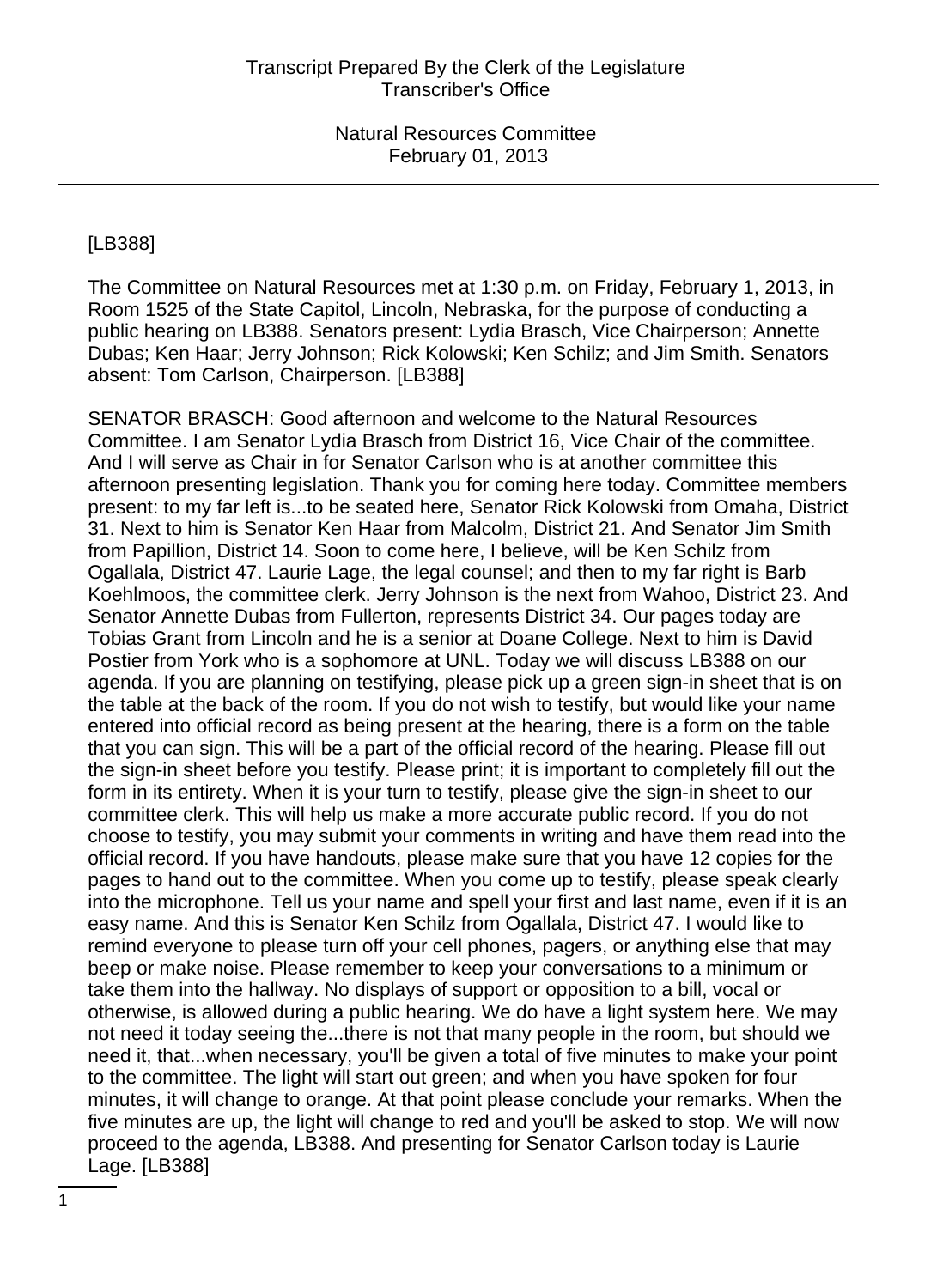LAURIE LAGE: (Exhibit 1) Thank you, Senator Brasch, members of the committee. My name is Laurie Lage. Oh, I wasn't suppose to touch it. (Laughter) Laurie Lage, L-a-u-r-i-e, last name is L-a-g-e, legal counsel for the committee, here to introduce LB388. The committee introduced this bill on behalf of the Nebraska Public Power District. LB388 would provide incumbent electric transmission owners, who belong to a regional transmission organization, the right of first refusal to complete transmission projects in Nebraska that have been approved. The purpose is to clarify that public power entities in Nebraska have the first right to construct, own, and maintain an approved transmission line. The bill also standardizes the definition of "electric supplier" in several statutes. I'm not going to explain much more from there. There are people here who are going to explain the details and the technical aspects. There is a committee amendment that has been suggested and it should be in your books. And with that, I'll close. [LB388]

SENATOR BRASCH: Thank you, Laurie. Are there any questions from the committee for Laurie? [LB388]

SENATOR JOHNSON: I'd like to try and stump you, but no, I can't. [LB388]

SENATOR BRASCH: Seeing there are none, thank you, Laurie. We will now hear from the proponents of LB388. Will the first proponent please come forward and state your name and spell it for the committee. [LB388]

PAUL MALONE: Good afternoon. My name is Paul Malone, that's P-a-u-l M-a-l-o-n-e. I am the transmission compliance and planning manager for Nebraska Public Power District. I am here today to testify in support of LB388 on behalf of NPPD and the Nebraska Power Association, which is comprised of all electric utilities in Nebraska. I have worked for...at NPPD for 35 years and am involved in all areas of transmission planning, operations, and engineering. I have a bachelor of science in civil engineering from the University of Nebraska-Lincoln, and I am a registered professional engineer in Nebraska. I currently represent NPPD on a number of Southwest Power Pool committees and I've been involved in regional transmission organization issues for the last 17 years or so. SPP is a regional transmission organization subject to the jurisdiction of the Federal Energy Regulatory Commission, or FERC. NPPD, OPPD and LES voluntarily joined SPP in 2009 and we placed our transmission facilities under the SPP Tariff. The SPP Tariff is used to provide transmission service to customers who want to purchase or sell wholesale energy in the marketplace. SPP is headquartered in Little Rock, Arkansas, and provides services to its members in nine states which includes Nebraska, Arkansas, Kansas, Missouri, Oklahoma, Texas, Louisiana, Mississippi, and New Mexico. Now the services they provide include reliability coordination, reserve sharing, studies for generator interconnections, and transmission delivery, as well as providing market services, energy in-balance services and they're in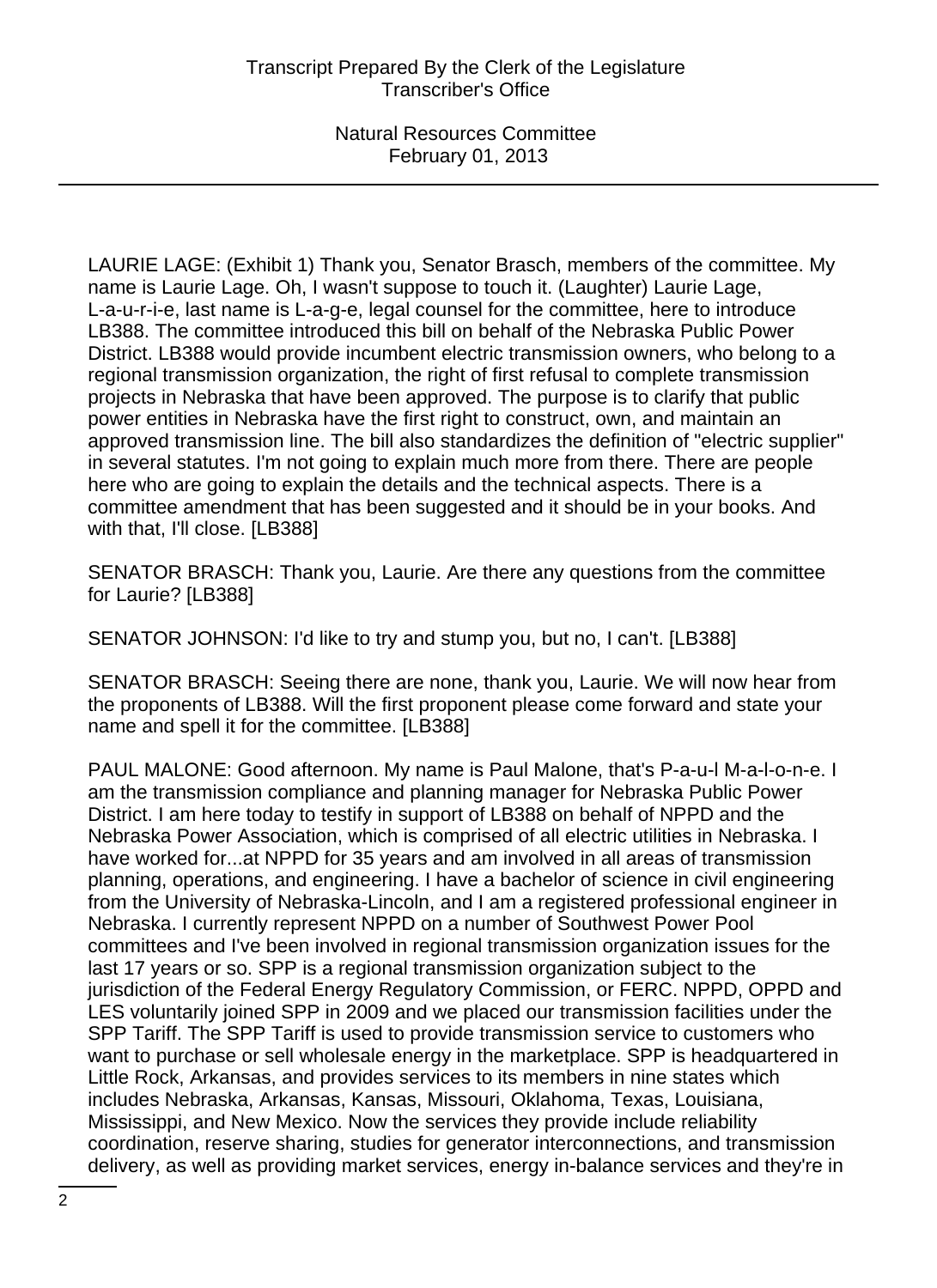#### Transcript Prepared By the Clerk of the Legislature Transcriber's Office

Natural Resources Committee February 01, 2013

the process of instituting a new integrated market to start up in 2014. Among other things, SPP is responsible to conduct regional transmission planning studies to determine what transmission line substation additions are needed for the regional transmission system. SPP will then issue a notice to construct to the incumbent utility member. The SPP governing documents have always contained what is referred to as a right of first refusal for the incumbent transmission-owning member to construct any transmission project in their service area territory that SPP determines is needed. However, in July of 2011, FERC issued Order 1000. One of the major requirements of that order is that the right of first refusal must be removed from FERC-approved tariffs and agreements like those of SPP. In addition, FERC requires that qualification criteria be developed that would allow a nonincumbent transmission developer to be selected to build transmission facilities. SPP has determined that it will use a competitive bidding process to select a transmission owner. FERC did provide certain exceptions to the removal of that first right of refusal: (1) it does not apply to projects in the regional transmission plan where there is no regional cost allocation, or regional cost sharing; (2) it does not apply to upgrades to existing transmission facilities such as changing out transmission towers or replacing the wires with larger ones; and (3) and this is a quote from the FERC Order 1000: nothing in the order is intended to limit, preempt or otherwise affect state or local laws or regulations with respect to construction of transmission facilities including, but not limited to authority over siting or permitting of transmission facilities. It's this last item that is the primary focus of LB388 for Nebraska utility members of SPP or a regional transmission organization to retain the right of first refusal to construct transmission line projects in Nebraska that SPP approves as part of the regional transmission plan. Enacting LB388 will preserve state authority over transmission lines to incumbent public power utilities. Some other states have passed or are considering legislation to likewise preserve the right of first refusal for incumbent utilities. It also will ensure that transmission in Nebraska continues to be built by the known utilities with a history for reliability and cost-based rates. It will avoid the need to develop a new regulatory regime such as ratemaking authority, should nonincumbent transmission developers be allowed to construct transmission in Nebraska. It does avoid the potential of creating a patchwork of transmission ownership which could affect reliability of the Nebraska transmission system if nonincumbent transmission developers don't have a proven track record of operating and maintaining transmission facilities. Now the Nebraska transmission system is a interconnected network where the reliability of the entire system can be affected by poor construction or maintenance performance by any line or given facility. This also will avoid the potential that nonincumbent transmission developers might only be interested in flipping the transmission facility to earn a profit by constructing, then selling the transmission facility shortly after completion. This legislation will only apply to the incumbent utilities that are members of a regional transmission organization which currently only includes NPPD, OPPD, and LES. The secondary purpose of the bill is to standardize the definition of electric supplier. Currently there are...your multiple and varying descriptions of which entities would qualify as electric supplier. A consistent definition would clean up the decades of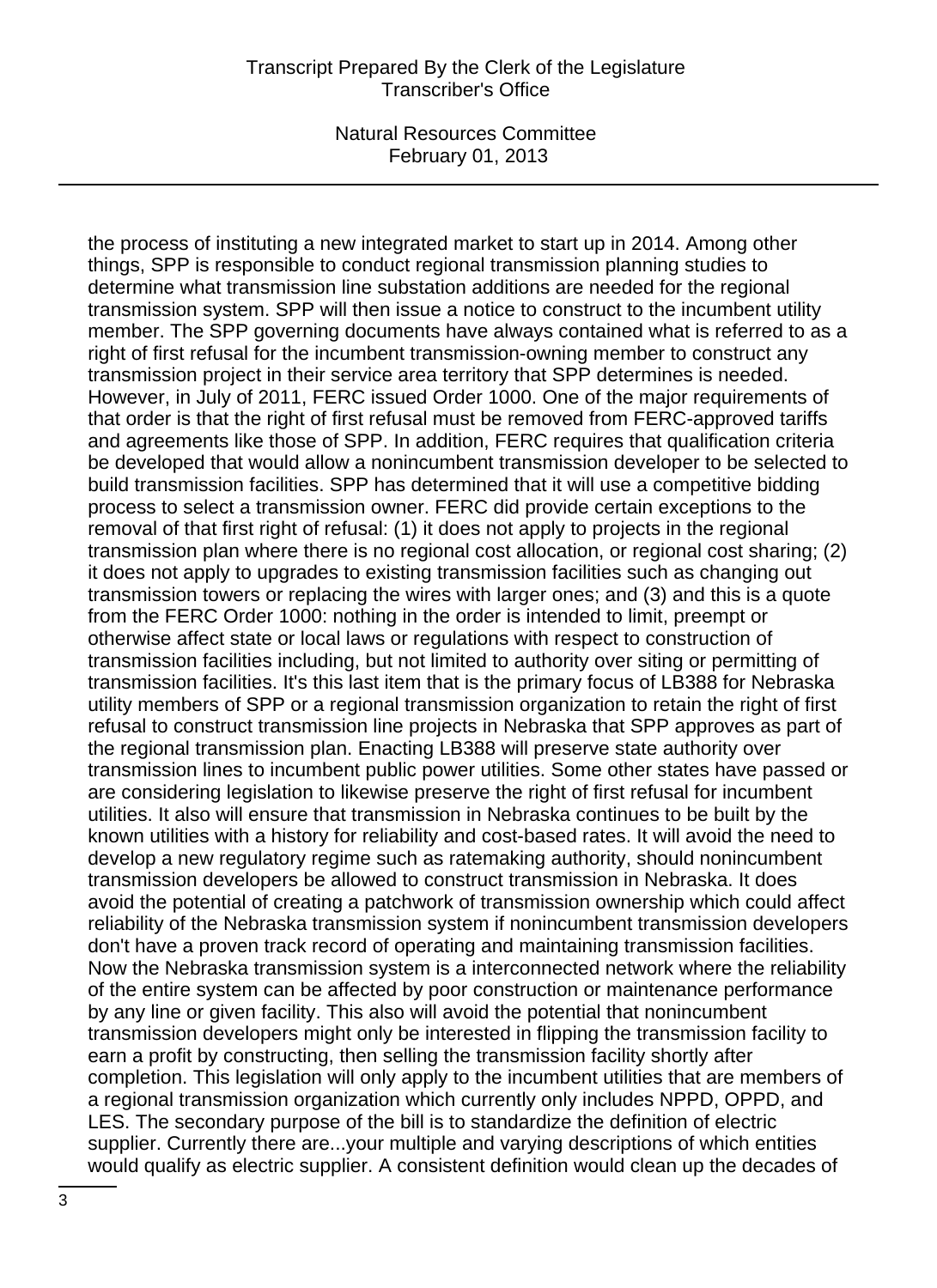statutory evolution of that definition. Thank you for the opportunity to speak today on this legislation that is important to the transmission reliability of Nebraska. And I'd be glad to answer any questions I can. [LB388]

SENATOR BRASCH: Thank you, Mr. Malone. Are there any questions from the committee? I'll start with Senator Schilz here. [LB388]

SENATOR SCHILZ: Thank you, Senator Brasch. Good afternoon and thanks for coming in. Just a couple of questions to start out. And I'm trying to remember, is the whole state of Nebraska under the SPP? [LB388]

PAUL MALONE: Not the entire state, no, just those three utilities, although we cover the vast majority of the state between NPPD, OPPD, and LES. But there are certain parts of the state that are not members. Municipalities within our areas and some of the far western parts of the state are not members of SPP. [LB388]

SENATOR SCHILZ: Right. So then...so then as...and then we butt up against other regional transmission organizations as well. [LB388]

PAUL MALONE: That's correct. We are interconnected to utilities in North Dakota and Iowa that are different...parts of different organizations. [LB388]

SENATOR SCHILZ: Right. Then, and then the question is...I guess the next question that I have is then as we look at this and see that that's there, it would seem to me that there could be some opportunities to have transmission that wouldn't affect what anything that's going on in the state of Nebraska that if we would export power or something like that could go to other transmission organizations which wouldn't affect how you do things. Would this bill preclude that? [LB388]

PAUL MALONE: Well, I don't believe so. The separate legislation that was already previously approved for wind for export allows for the development of wind projects and transmission that would export that power outside of the state. [LB388]

SENATOR SCHILZ: But this bill would cover the whole state, correct? [LB388]

PAUL MALONE: This bill would cover utilities that are members of a regional transmission organization. [LB388]

SENATOR SCHILZ: Okay. [LB388]

PAUL MALONE: So not the entire state, but a vast bulk of the state, yes. [LB388]

SENATOR SCHILZ: Okay. Thank you. [LB388]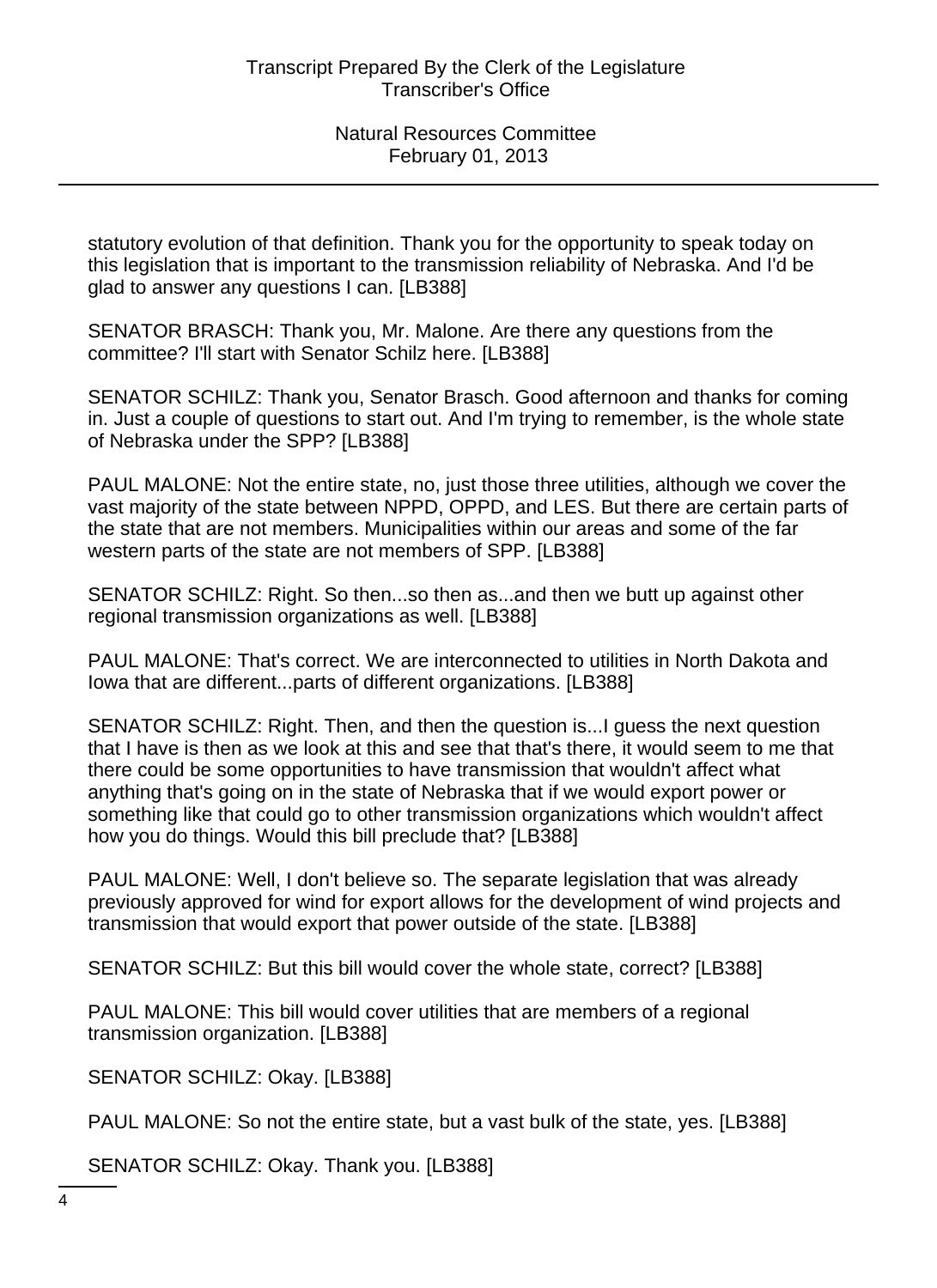SENATOR BRASCH: Senator Smith. [LB388]

SENATOR SMITH: Thank you, Madam Chair. Thank you for being here and for testifying. Can you provide a little perspective and background and explain why did FERC issue Order 1000? [LB388]

PAUL MALONE: Well, as FERC stated in Order 1000, they believed that there was this potential that there could be discriminatory practices by incumbent utilities that would result in unfair and unreasonable rates. That was their reasoning. It is under review by the courts now as to whether that will stand up or not. But that was their rationale for issuing it. I should also mention that Order 1000 covered a great deal more than just the right for first refusal. If you'd like, I'll expound on that, but it's not pertinent to this bill. [LB388]

SENATOR SMITH: If it's not pertinent, that's fine. [LB388]

PAUL MALONE: Okay. [LB388]

SENATOR SMITH: Thank you. [LB388]

SENATOR BRASCH: Senator Haar. [LB388]

SENATOR HAAR: Thank you. Would you clarify...and I'm not using the same right terms here... [LB388]

PAUL MALONE: Sure. [LB388]

SENATOR HAAR: ...but this only applies if the transmission is part of a SPP master plan. Does that...or not? [LB388]

PAUL MALONE: That's right. This would only apply to those transmission facilities that are in the SPP regional transmission plan. And SPP is the responsible entity to develop those plans now because we're a member of them and turned over our facilities to their study. They'll do the studies and determine what transmission additions are needed. [LB388]

SENATOR HAAR: Okay. So,... [LB388]

PAUL MALONE: And any...I'm sorry, it's only those facilities that would receive some kind of regional cost allocation. So projects that are needed for reliability would receive cost allocations. There are some projects that might be sponsored by a utility for various reasons. That wouldn't receive cost allocation and they would still have the right of first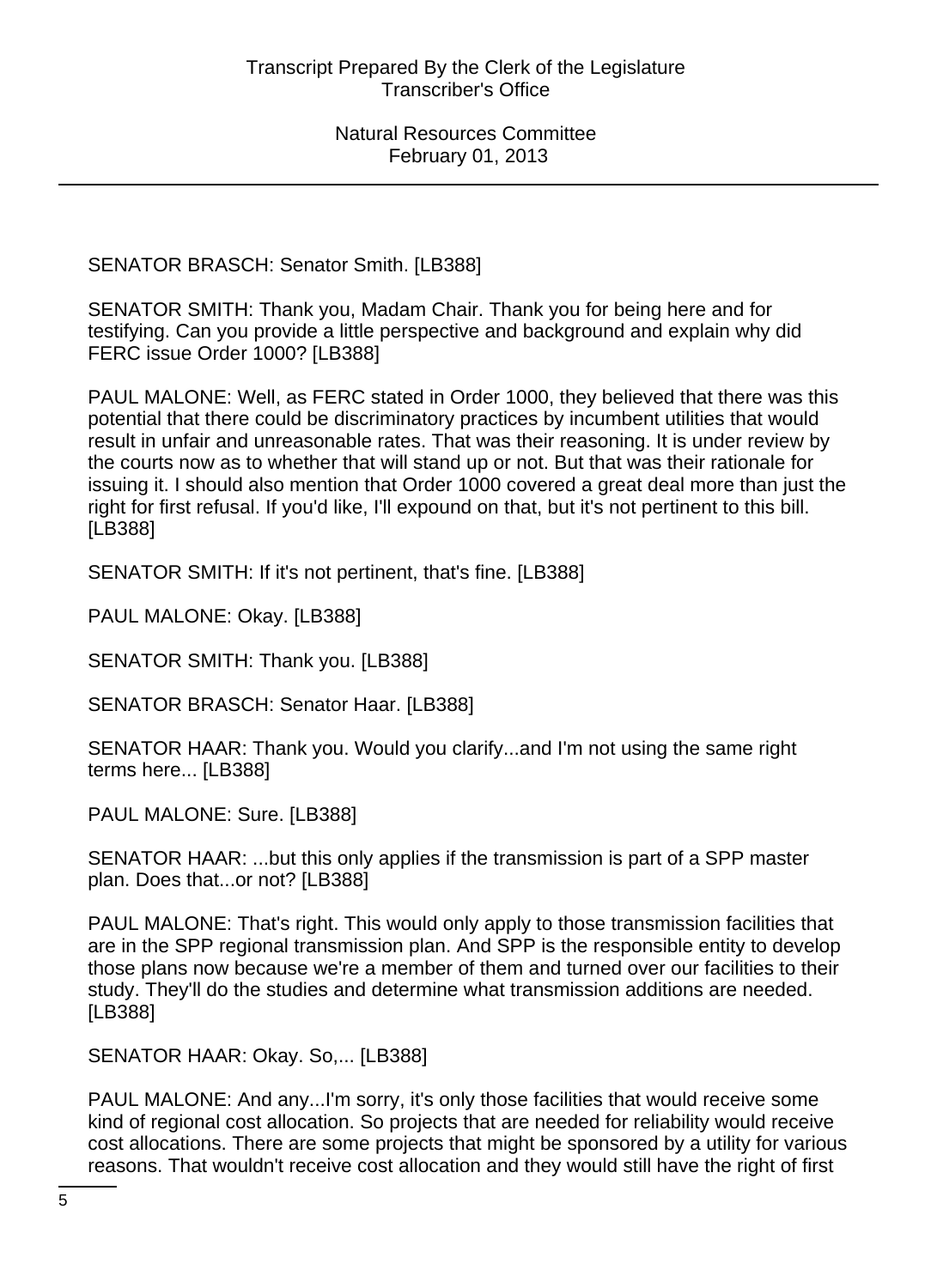refusal. Other projects needed for the various generator interconnection studies, they don't receive regional cost allocations so they're not subject to that. But this would be the regional plan that SPP develops and approves at least once a year. [LB388]

SENATOR HAAR: Okay. So if for some reason...well, I know...an area where we didn't have successes having Clean Line Energy come into Nebraska; it ended in Iowa instead. So if you had a company like Clean Line Energy coming across and they wanted to develop transmission, it wasn't part of SPP's regional plans, does this still apply the right of first refusal, or not? [LB388]

PAUL MALONE: Well, in that case, now the Clean Line Energy projects, even the ones that are proposed in the Southwest Power Pool, will not receive any regional cost allocation. Those are referred to as "merchant" projects. Clean Line Energy is going to fund that entirely themselves through their investors. [LB388]

SENATOR HAAR: Right. [LB388]

PAUL MALONE: So that project would not have a right of first refusal issue. [LB388]

SENATOR HAAR: Okay. [LB388]

PAUL MALONE: So it would be whatever the existing statutory framework is that would govern who can build that project. [LB388]

SENATOR HAAR: Okay, gotcha. Okay, and then one of the reasons you stated for doing this was so that you wouldn't have to promulgate new rules and regulations and so on. But that almost implies, then, that although the public power has the right of first refusal, they will indeed take that right of first refusal, or not necessarily. I mean, would there be a situation in which the right of first refusal is there but let's say NPPD or LES, whatever, decided not to take it? [LB388]

PAUL MALONE: That could... [LB388]

SENATOR HAAR: Or is that unlikely? [LB388]

PAUL MALONE: That could happen. I see it as very, very unlikely. But even the bill does provide that the other incumbent utilities could step forward and say I will build it. For example, if NPPD declined to build a project, the way my understanding of the bill is that OPPD or LES could then step forward and say, well, they would be willing to build the project as an incumbent utility in Nebraska. [LB388]

SENATOR HAAR: Okay. So let's say that the line was going to go through OPPD, since they're vertically integrated. They decided not to do it, then NPPD or LES could step into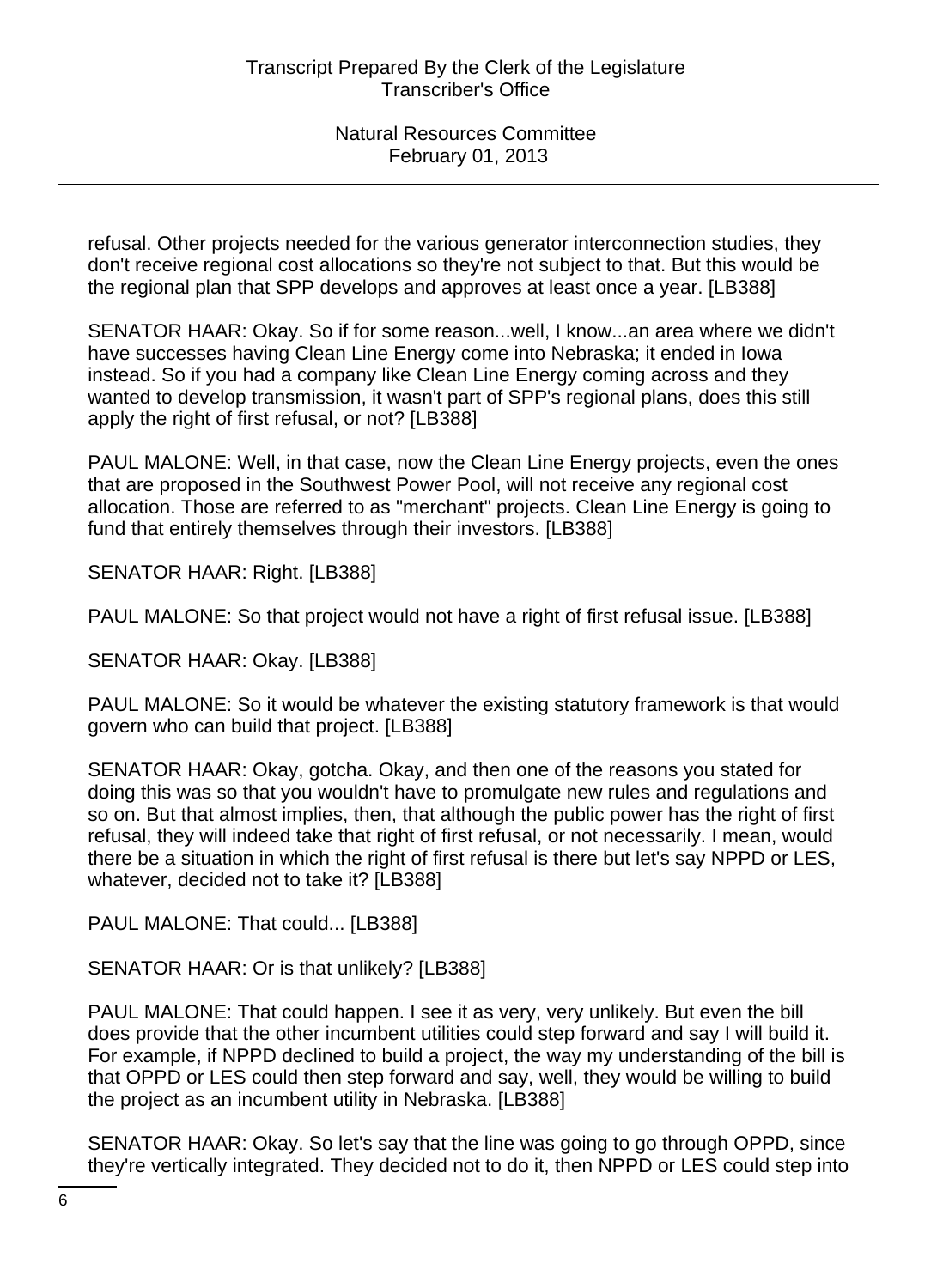that. [LB388]

PAUL MALONE: Right, per the bill. Now I'm not trying to speak to any service territory... [LB388]

SENATOR HAAR: No, no, it's theoretical, but I'm just... [LB388]

PAUL MALONE: Theoretically, yes. [LB388]

SENATOR HAAR: ...trying to understand what the parameters of the bill are. [LB388]

PAUL MALONE: That's correct, right. [LB388]

SENATOR HAAR: So if nobody decided to exercise the right of first refusal, then you would still have to go through that other process of setting up...or the...who would do that? Who would set up the rules, then, that this transmission... [LB388]

PAUL MALONE: Well, SPP has gone forward to set up that very rule for the other states that don't have right of first refusal to solicit proposals from qualified transmission developers, along with incumbent utilities to submit proposals to SPP to be evaluated and select the best...I'll say the best bidder. [LB388]

SENATOR HAAR: So if someone came in and they wanted to do this, nobody took up the right of first refusal, it would still have to go through SPP to make sure it was quality, it's sufficient and all those kinds of things. [LB388]

PAUL MALONE: Well, I think this bill, as my understanding, precludes any private developer from coming forward to build one of these projects. It rests...that responsibility rests with the incumbent members, incumbent utilities in Nebraska to take up that responsibility as members of SPP. [LB388]

SENATOR HAAR: Okay, so they're required to take that up. It's not a matter of...it's not really right of first refusal; it's that they're required to take that up. [LB388]

PAUL MALONE: Well, that's right, part of our membership agreement: We're required to build these projects unless there are, for some regulatory reason or financing reason or something like that, would say that we're not in a position to accept that responsibility, then one of the other incumbents could step forward and take on that responsibility. [LB388]

SENATOR HAAR: Or in the end, a private developer could take that on. [LB388]

PAUL MALONE: To the extent that's permissible under the Nebraska statutory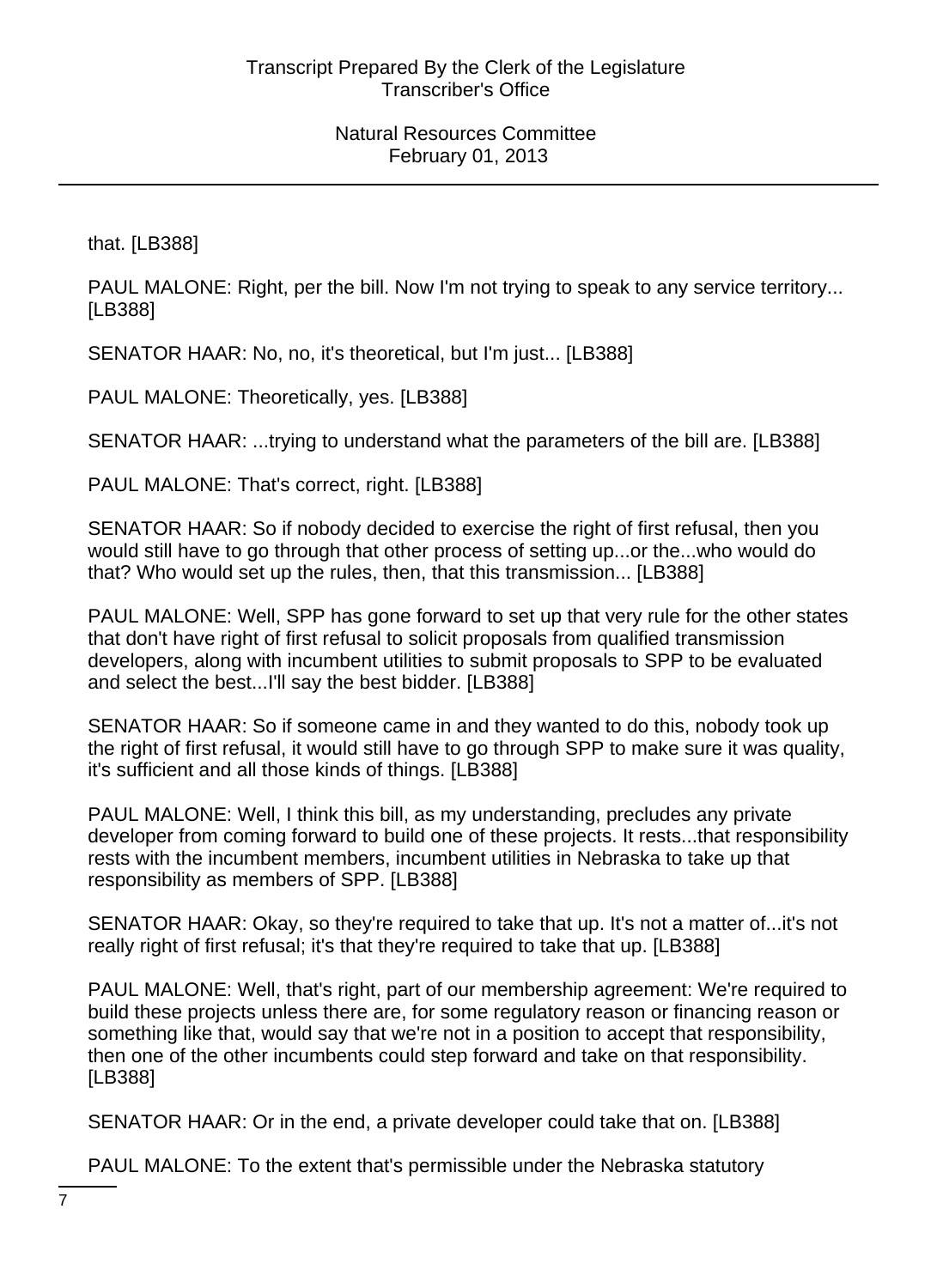framework. [LB388]

SENATOR HAAR: Okay. Okay, and if...under LB1048 though, isn't it true that if a private developer builds transmission, you know, after the right of first refusal and all that, that they can't use eminent domain, is that correct? [LB388]

PAUL MALONE: Okay, I think the issue of LB1048, as I understand it... [LB388]

SENATOR HAAR: Yeah. [LB388]

PAUL MALONE: ...is really a separate issue than right of first refusal. The transmission associated with LB1048 is for a wind for export project... [LB388]

SENATOR HAAR: Right, exactly. [LB388]

PAUL MALONE: ...is to build the transmission to get from the windfarm to the existing transmission network. That may be a short line; it may be, you know, a number of miles of transmission line. But it's only to build that connector line, what we sometimes refer to as a generator lead line to get from the generator, the windfarm, to the existing line. That's what LB1048 covers. And this is really to build the kinds of projects that are needed for reliability, to resolve congestion, that are part of the network. [LB388]

SENATOR HAAR: Um-hum. I'm just trying to understand this. I think LB1048 would also apply, though, to something like the Clean Line Energy, had they decided to come into Nebraska. [LB388]

PAUL MALONE: I believe so, yes. [LB388]

SENATOR HAAR: So it's not just... [LB388]

PAUL MALONE: May be a wind-for-export project, yes. [LB388]

SENATOR HAAR: Yeah, yeah, okay. So let's say in western Nebraska, kind of on the map, which part is not included in one of the LES, OPPD, or NPPD? [LB388]

PAUL MALONE: Well, really two parts to the answer, not to take up too much time. But NPPD has transmission lines that do extend all the way to western Nebraska... [LB388]

SENATOR HAAR: Sure. [LB388]

PAUL MALONE: ...into the Chadron area, to Scottsbluff. But there...we don't serve all of the customers out in western Nebraska, I'll just say west of the Ogallala area. Tri-State Generation and Transmission... [LB388]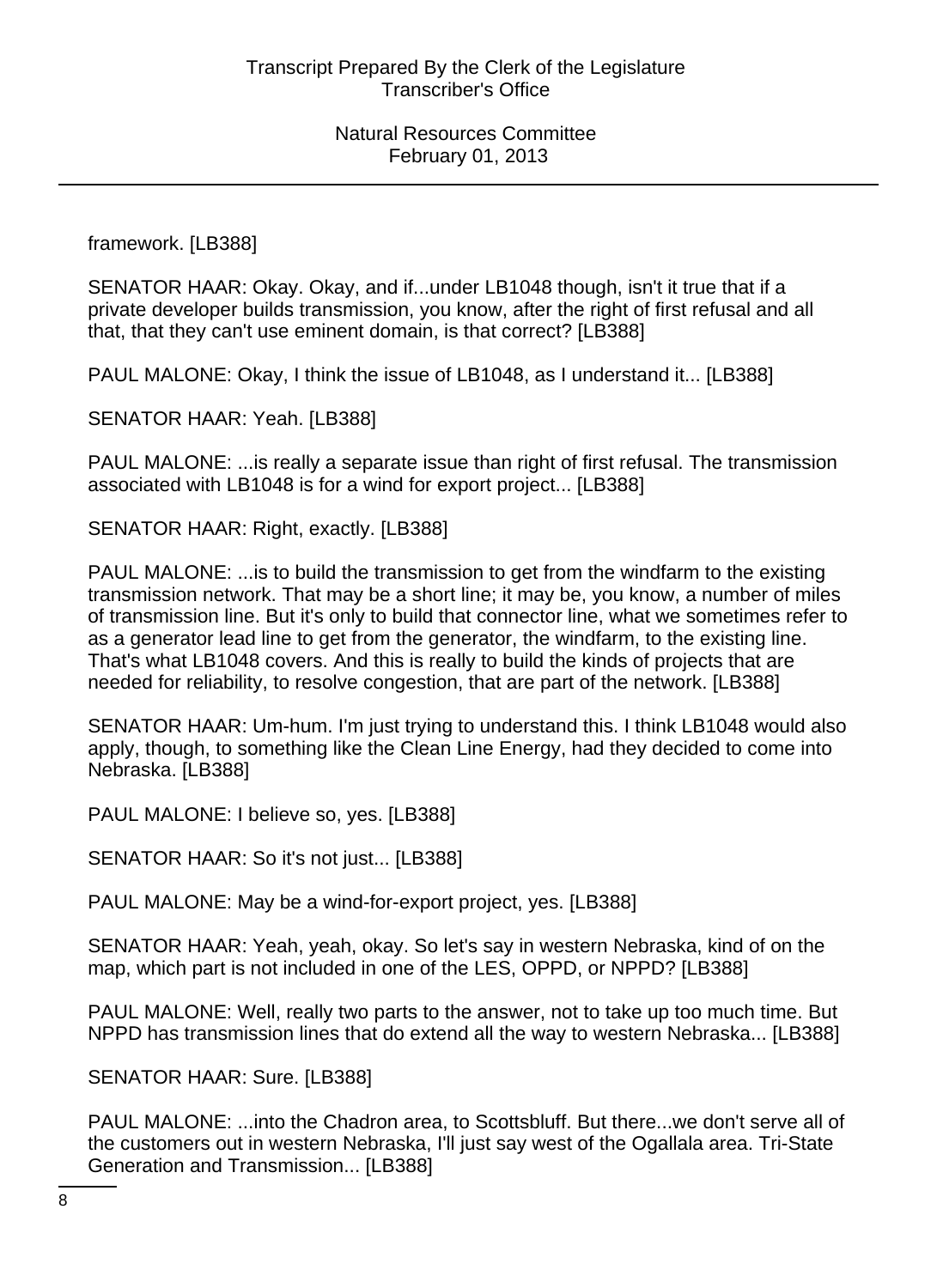SENATOR HAAR: Um-hum. [LB388]

PAUL MALONE: ...Cooperative, headquartered out of Denver, Colorado, is really the responsible entity to serve some of the other cooperative and public power districts out in western Nebraska as the wholesale supplier, and they operate the distribution network. [LB388]

SENATOR HAAR: Um-hum. [LB388]

PAUL MALONE: Now extreme western Nebraska, in Banner County and a couple other counties there, are really part of what we refer to as the western interconnection. [LB388]

SENATOR HAAR: Right, yeah. [LB388]

PAUL MALONE: Not the eastern interconnection. [LB388]

SENATOR HAAR: Right. [LB388]

PAUL MALONE: So electrically they're not connected. We cannot transfer power across that. So those areas we don't...NPPD does not serve. But that's not to say wind can't be developed in there; that projects couldn't be brought back into the eastern interconnection. So I don't want to get too far... [LB388]

SENATOR HAAR: Right. There is some great...yeah, some great wind potential out there, obviously. [LB388]

PAUL MALONE: Yes, there is. [LB388]

SENATOR HAAR: So if a private developer wanted to build out there, then this law really doesn't apply because there is no one operating in that area? [LB388]

PAUL MALONE: Well, there are other entities like Tri-State would be operating in that area. [LB388]

SENATOR HAAR: Right. Yeah, but they're private so. [LB388]

PAUL MALONE: Well, they're a cooperative, yes. Right, private cooperative. [LB388]

SENATOR HAAR: Okay, a cooperative. [LB388]

PAUL MALONE: Well, I guess what I haven't said, if a wind development wanted to be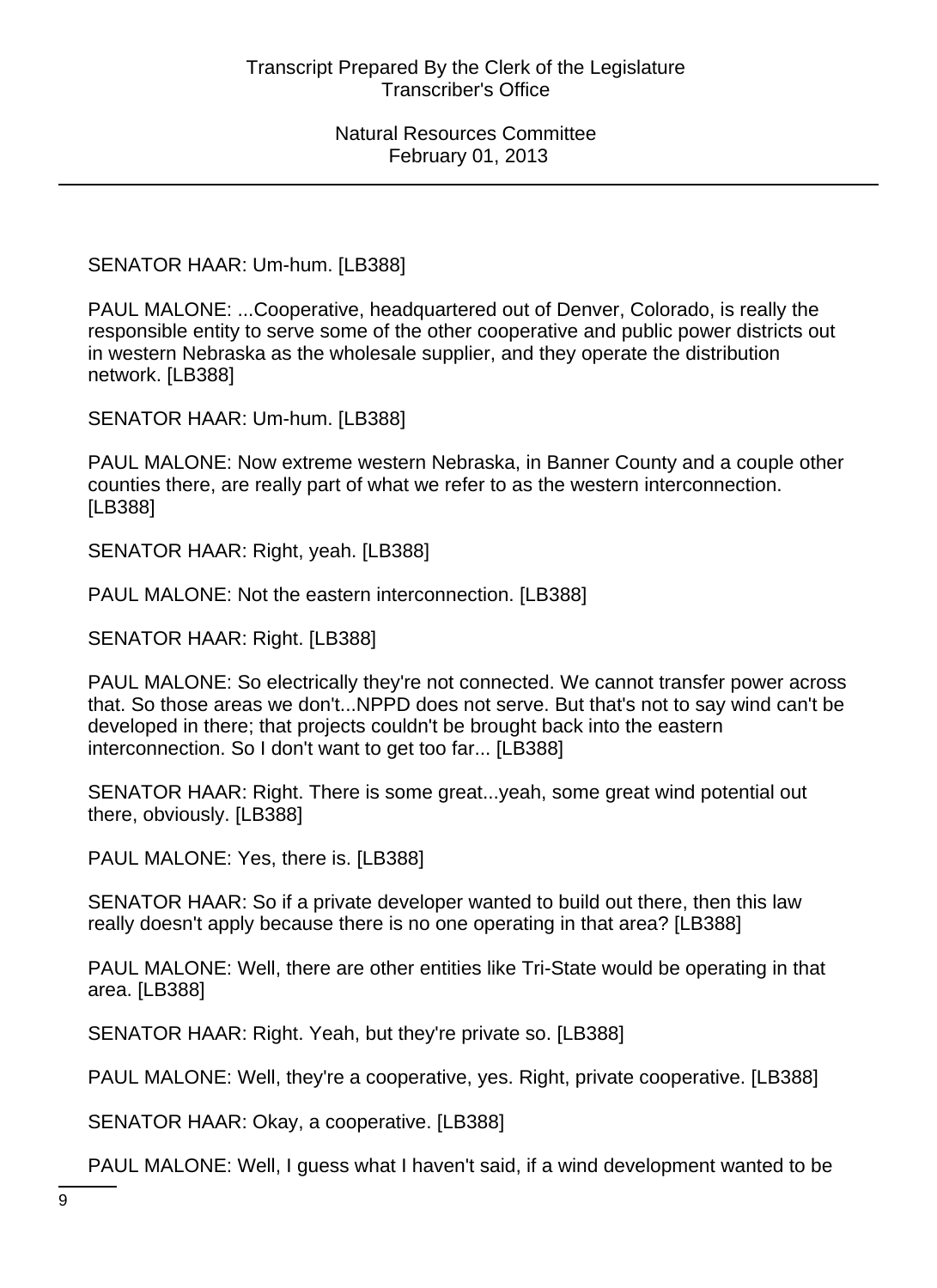developed in Banner County it could...they could have a couple of options. It could be connected to the eastern interconnect and brought into, say, the Scottsbluff area, in which case, NPPD could get involved and say we'll tie that to the eastern interconnection. Or, if they had a customer in Colorado and wanted to deliver that wind power into Colorado, then that would be on the western interconnection... [LB388]

SENATOR HAAR: Right. [LB388]

PAUL MALONE: ...and NPPD has no facilities on the western interconnection so it would be the utilities, I believe it would be just Tri-State would be the entity to go for...go towards and say, well, we'd like to interconnect and deliver it over into the Colorado area. [LB388]

SENATOR HAAR: But what if there were a private developer? Would Tri-State get the right of first refusal or not in that area, according this law? [LB388]

PAUL MALONE: Well, in my view, the wind development under that scenario would come under LB1048. And the wind developer could be the entity responsible to develop the wind project and the transmission for that project. And the right of first refusal would not come into play for a wind project. [LB388]

SENATOR HAAR: Okay, okay, well, that helps me better understand. And then in the area covered by NPPD, OPPD, or LES, if someone did come in, I mean, basically you've said that...that one of those entities would take over the right of first refusal, I mean, so it's almost a...not an issue of trying to...let's say I'm a private developer that wanted to come into that area. Because of the right of first refusal and that we have the public power districts already there, it's really a nonissue for me. [LB388]

PAUL MALONE: And again, I...the right of first refusal only comes into play to projects that SPP is going to provide regional cost-sharing on. [LB388]

SENATOR HAAR: Okay, right, got that. [LB388]

PAUL MALONE: All of these wind projects have no regional cost-sharing whatsoever so there's no right of first refusal associated with those projects. So they're really separate and distinct. [LB388]

SENATOR HAAR: Okay, so for a merchant projects, those are kind of the two...merchant projects versus regional SPP. Okay. [LB388]

PAUL MALONE: Right, right. And to the extent, you know, that the last part of this bill was to clarify the definition of electric supplier, to the extent that that, you know, hasn't sufficiently been resolved to distinguish between these LB1048 projects and the right of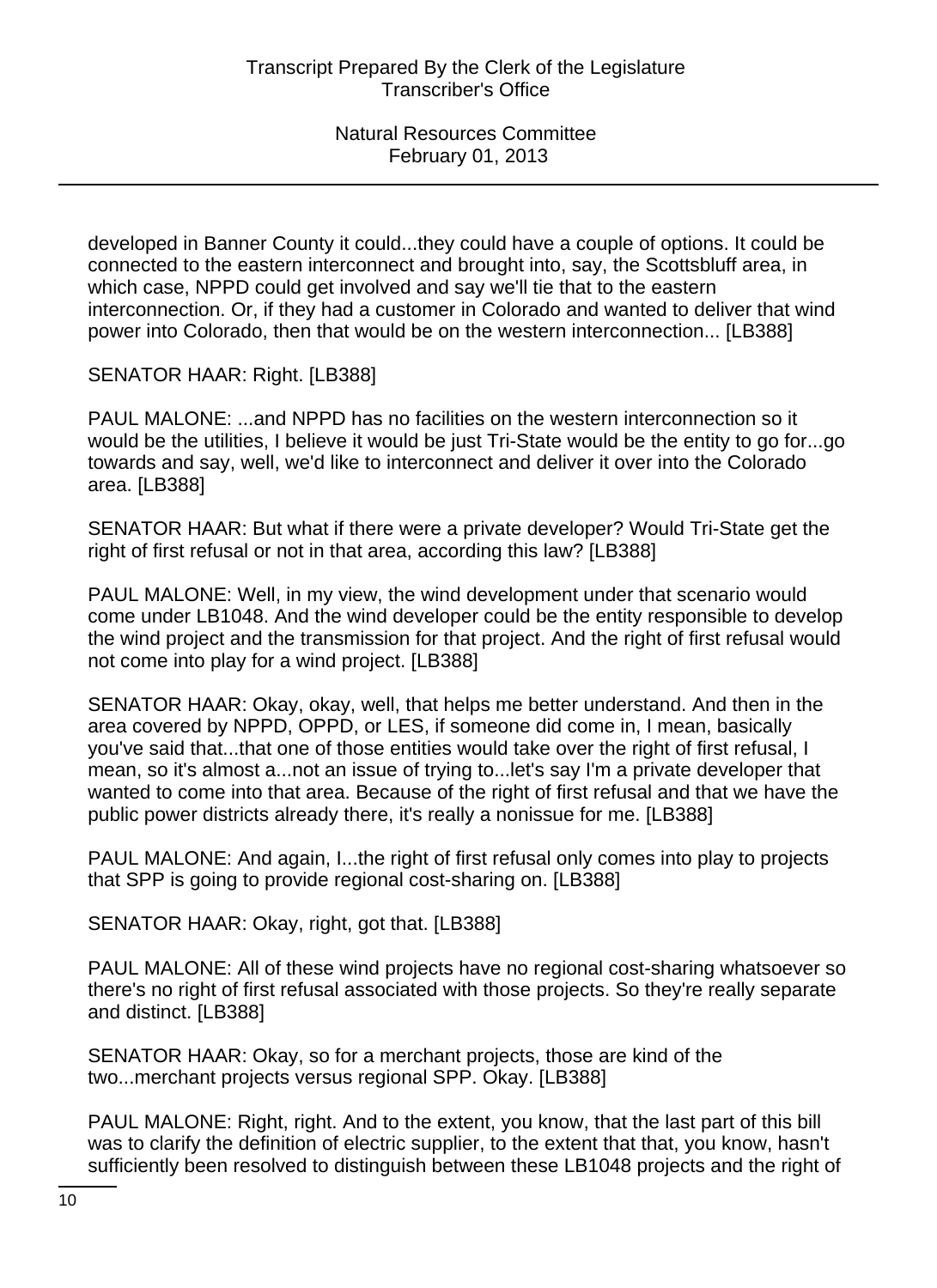first refusal, I guess that would be something that needs to be examined further. [LB388]

SENATOR HAAR: Okay. Well, thanks, appreciate it. [LB388]

SENATOR BRASCH: Senator Kolowski. [LB388]

SENATOR KOLOWSKI: Madam Chair, thank you. Mr. Malone, just from the comments made with the senator before me, just from Senator Haar's comments, I wanted just to make sure that there are no concerns about the bill interfering with the private development of windfarms. In general, is that a correct statement? [LB388]

PAUL MALONE: That was certainly the intent, that there was to be no interference between the right of first refusal legislation and the LB1048 wind for export. If there is a need, if there are concerns about that definition that need to be addressed, I guess that will be something we would want to get resolved. [LB388]

SENATOR KOLOWSKI: That was the intent, and you're comfortable that that is correct? [LB388]

PAUL MALONE: We felt coming in that there wasn't a conflict. I understand others maybe had that concern, so we're willing to sit down and discuss that. [LB388]

SENATOR KOLOWSKI: Okay. Thank you. [LB388]

PAUL MALONE: I'm not fully aware of all the...it's more of in a legal arena than a technical matter at this point. [LB388]

SENATOR KOLOWSKI: Sure. Thank you. [LB388]

PAUL MALONE: Yep. [LB388]

SENATOR BRASCH: Senator Johnson. [LB388]

SENATOR JOHNSON: Thank you, Senator Brasch. Thank you, Mr. Malone. You talked about some regulations, the SPP would still have the full control...you would have to submit back to them if you took the bid on yourself or got somebody for the building codes and they would have to sign on that it's up to their codes, is that...who has the final oversight that the bid is right and from the standpoint of quality construction and code? [LB388]

PAUL MALONE: Okay. There's a couple parts to that. When SPP does a transmission plan, and they'll come up and propose various projects to go from point A to point B and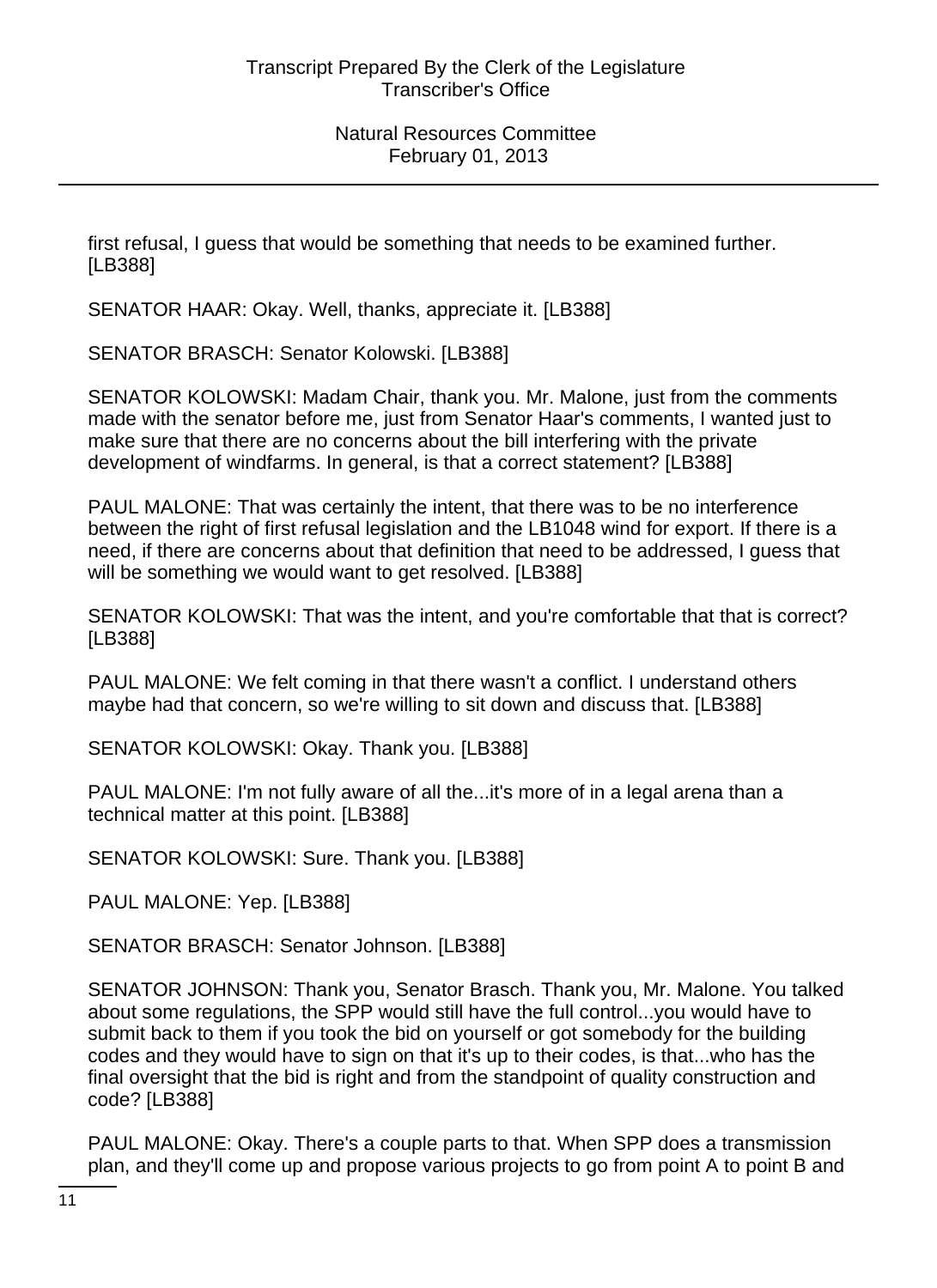certain voltage classifications, certain electrical ratings, and they'll ask us as transmission owners to provide them a cost estimate for that kind of a facility, because we have the expertise. That's what we do. The SPP staff doesn't. So we'll provide that cost estimate and it will be folded into the plan; you know, benefits will be determined and cost to determine which projects. But once that project is approved in the plan and that cost would be established as the, you know, baseline cost. And the...whoever, I mean if it's the incumbent utility, meaning NPPD, then we would be expected to stay within that cost. [LB388]

SENATOR JOHNSON: Okay. [LB388]

PAUL MALONE: There's actually a more detailed process. We design the project to our own specifications to meet various codes. We do have to follow the National Electric Safety Code; the state of Nebraska has adopted that. That's, I guess, maybe a minimum threshold. We actually exceed that in a number of areas designing the structure for various wind loading, ice loading, things like that, and capacity ratings. So that design is our own design and we fold that into our cost estimate and are expected to stay within that. If we...there is a process at SPP, if the costs are exceeded by various amounts, the projects can get reevaluated. [LB388]

SENATOR JOHNSON: Okay. Which answers part of my next question, one of the advantages of being able to bid it yourself is you know what you're getting... [LB388]

PAUL MALONE: Right. [LB388]

SENATOR JOHNSON: ...because it's your code and there's that. What other advantages are there for you to be able to be the first right to bid or refuse, based on the scenario that the bigger the field of competition out there in order to get better pricing? [LB388]

PAUL MALONE: Sure. [LB388]

SENATOR JOHNSON: I'll just stop there. I think you're maybe getting the drift. [LB388]

PAUL MALONE: Yeah, I am, I am. Well, a couple of things, public power utilities do have access to taxes at financing, which is an advantage. The other part is that we have cost-based rates. We don't have investors so we don't have to pay a return on investment for those facilities that we're building. Those are the two main aspects of it. And we have a lot of experience. We have the...I guess what I would call "feet on the ground" in that we have crews stationed around the state. We're able to...we generally contract out the actual construction to other entities, probably the same kind of entities a private developer would use, same kind of construction companies. And we'll bid out for the materials as well under the statutory bidding provisions. The "feet on the ground" or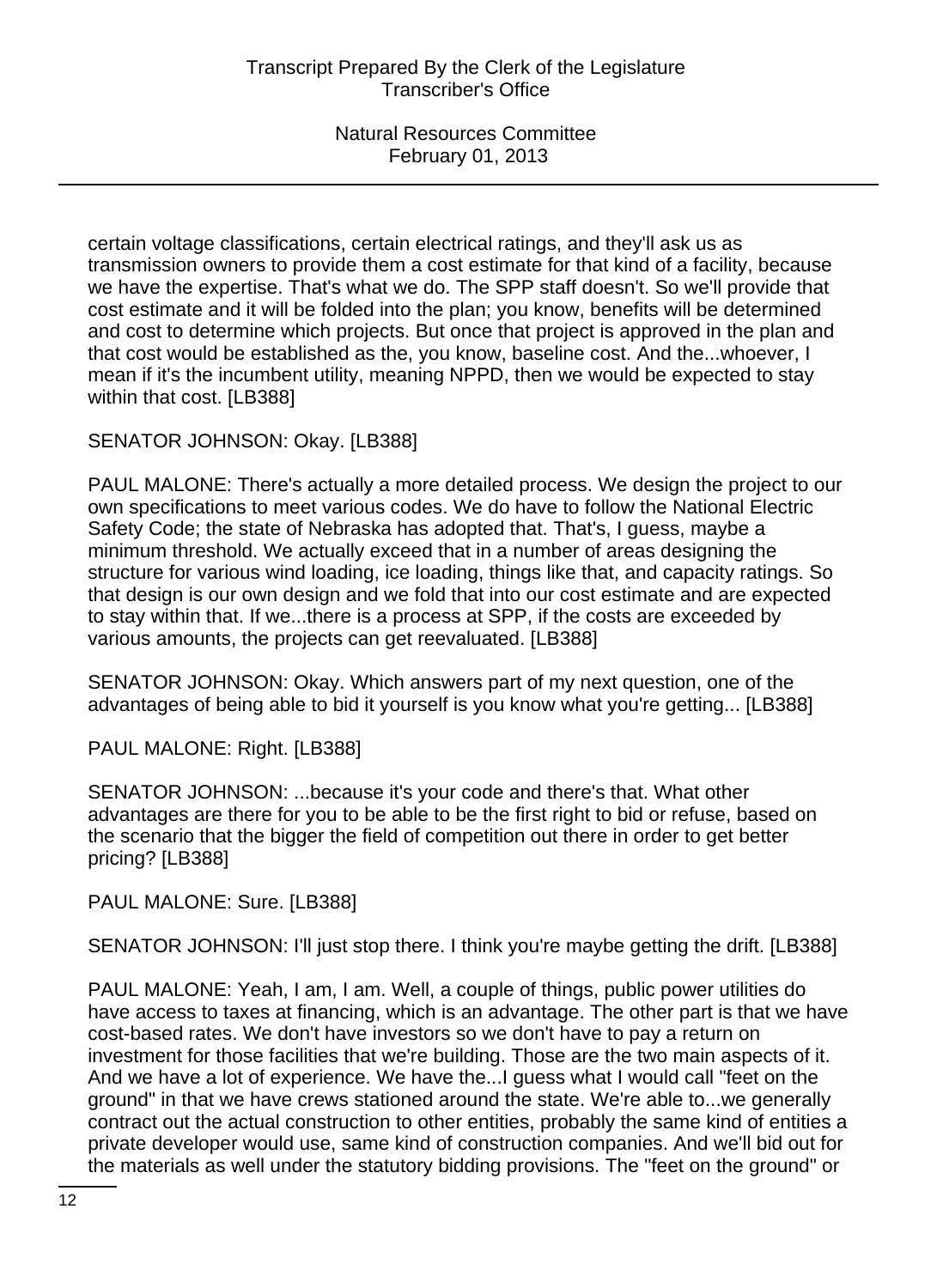our maintenance crews can respond to, you know, restore service when the transmission line is out for any reason and material is on hand. A private developer may or may not have people in the state, and may, if a line is out of service, have to send people a hundred miles away. So that's sort of one of the down sides of responding to reliability issues. Does that answer your question? [LB388]

SENATOR JOHNSON: Yeah. [LB388]

PAUL MALONE: Okay. [LB388]

SENATOR JOHNSON: Yeah. We're fine; thank you. That's all I have. [LB388]

SENATOR BRASCH: Senator Smith. [LB388]

SENATOR SMITH: Thank you, Madam Chair. Kind of a follow-up to a question from before, I think, due to the lack of competitive bidding on these projects by SPP, in your opinion, could there or is there potential for this legislation to cause higher cost of construction for these projects? Is there that potential? [LB388]

PAUL MALONE: Well, I guess higher costs than we currently experience or just higher costs than we might if we had private developers? Is that what you're... [LB388]

SENATOR SMITH: No, I'm sorry, right, if there were no private developers. So, by giving a right of first refusal and blocking out the competitive bidding process by SPP, is there potential for there to be higher costs on these projects? [LB388]

PAUL MALONE: Well, I don't believe so; and a couple reasons, no one, as I was trying to explain, if I didn't do a good job I want to repeat it, NPPD on larger projects bids out a great deal of the projects. For example, we start with engineering and we hire an engineering firm that assists with all of the environmental assessments, line routing, etcetera. They will also assist with construction management. We go out and get competitive bids to build the project; that's the construction crews and all those labor. We do competitive biddings for the structural steel, the conductor, the insulators, etcetera. That's really the same process that any private developer would go through. Now I don't know how I could maybe answer whether they would be in a better position to get a more competitive bid than we were. I don't think so. I think we're pretty well positioned and have had quite a history of working with other, you know, and have successfully built a number of projects in recent years. So in that way, I see it as pretty much an even keel comparison. [LB388]

SENATOR SMITH: Okay, let me...let me see if I can kind of... [LB388]

PAUL MALONE: Okay. [LB388]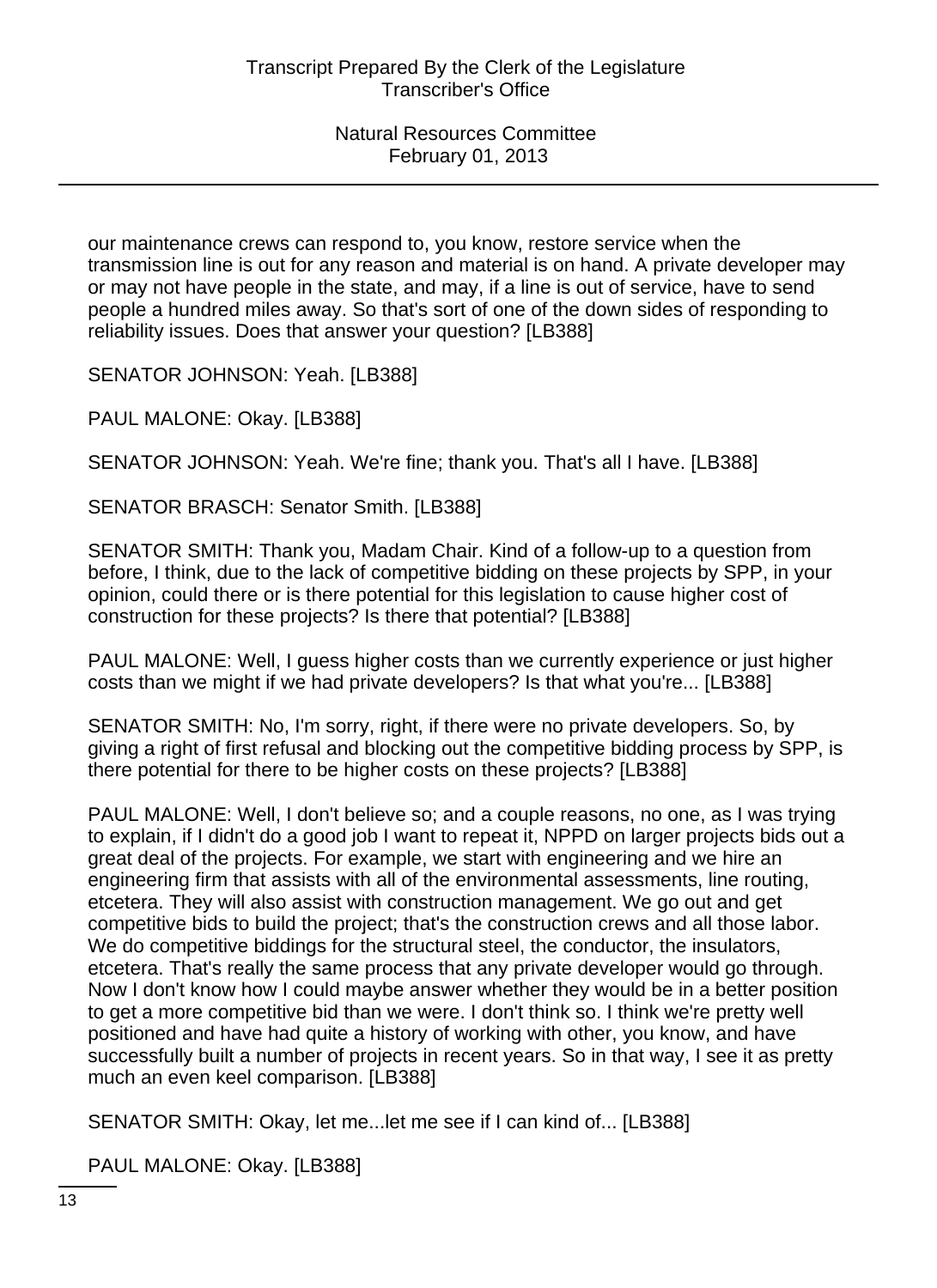SENATOR SMITH: ...pin that down. That sounds like possible but not probable. I mean, there's still the potential for higher costs on the project. [LB388]

PAUL MALONE: Well, I guess, maybe I'll answer it differently then. There's a potential that we'd be lower cost than the private developer. [LB388]

SENATOR SMITH: Could be, but there's no guarantee. [LB388]

PAUL MALONE: No, until we would, I guess, put it up side by side, I couldn't. Other than the two issues I would say we have definite advantage on, we're going to be looking at using tax exempt financing and we don't have to pay a return on investment to an investor that they're going to have to figure into the cost of building a transmission line. One of the issues I alluded to earlier was it's always a bit difficult to get an apples to apples comparison on building a project unless you make sure that your specifications are exactly the same. You wouldn't want a private developer to come in and say, well, I can build this project. I'll give you more of an example of like in you're building a house and I say I want to build a house that's 2,000 square feet. And you say I'll put that out for bids. Well, you certainly want to have a lot more specifications to that than just 2,000 square feet. You would want to know how much insulation, thickness of the walls, on and on and on. And the same holds true of a transmission line, you'd want to have detailed specifications. If you don't, you're not going to compare apples to apples. And that's one of the difficulties for SPP to come up with those specifications. [LB388]

SENATOR SMITH: So, just for...make certain I understand this, so if SPP went out for competitive bid... [LB388]

PAUL MALONE: Right. [LB388]

SENATOR SMITH: ...NPPD or OPPD would be able to bid on that project... [LB388]

PAUL MALONE: Correct. [LB388]

SENATOR SMITH: ...as well. And if they came in low bid, then they would be awarded the bid. If someone else came in lower than them, then that would be a lower bid. [LB388]

PAUL MALONE: That's correct, yes. [LB388]

SENATOR SMITH: So it's possible for others to bid lower. [LB388]

PAUL MALONE: That's correct, yes. It would be possible, certainly. [LB388]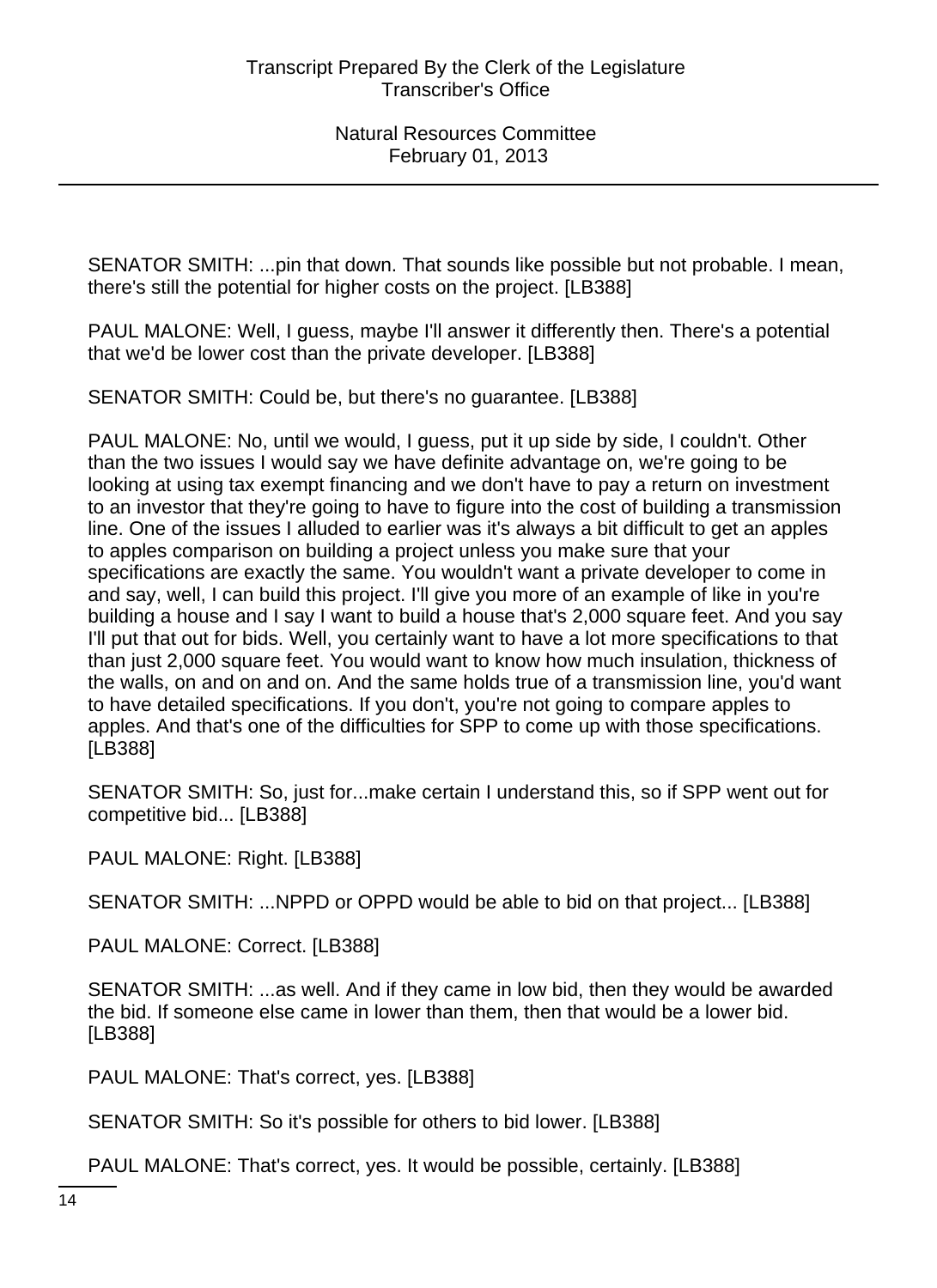SENATOR SMITH: Okay. All right. [LB388]

PAUL MALONE: And that's why I emphasize it's important to make sure you're comparing apples to apples on all those bids, that you're bidding on exactly the same type of project. Right now that's one of the difficulties. SPP is proposing that they won't have those kind of detail specifications, which I personally have raised some issues with them that they need to do that to make sure they have the same bid. If we designed our structures to withstand a hundred mile an hour wind and an inch and a half of ice, I sure don't want a private developer coming in and say, well, I'm going to design it for 80 miles an hour wind and one inch of ice because that's not a comparable bid whatsoever. So that's step one. And if you get there, then yes, you could pursue bids and see who is lower. There are other factors they're going to consider besides cost, that is operating experience, whether they have a qualified control center and operating staff, a number of those more qualitative figures too. [LB388]

SENATOR BRASCH: Senator Schilz. [LB388]

SENATOR SCHILZ: Thank you, Senator Brasch. I think just one more question I had. As we look at the definition of electrical supplier and what that brings into that, does that definition, when you put it together with some of the other language in the bill, basically preclude a private developer from even having any way to apply to do this? [LB388]

PAUL MALONE: Well, the intent was, and again, I'm maybe going to have to defer as it's more of a legal question... [LB388]

SENATOR SCHILZ: Sure, I understand, and that's why if there's somebody that can answer it. [LB388]

PAUL MALONE: ...than a technical person, but the intent was that...to clean that up such that electrical supplier would be just the public power utilities with respect to this right of first refusal. And that it would not permit a private developer to participate in these kinds of reliability projects that, you know, were a part of this cost allocation issue. [LB388]

SENATOR SCHILZ: Okay. And then...and then to go beyond that, you know, and I know we've talked about wind and that stuff, and I know we've talked about... [LB388]

PAUL MALONE: Right. [LB388]

SENATOR SCHILZ: ...you know, about those projects that are...you know, that has money coming from the SPP to help do that, I think. What happens if there would be other generation in those areas that are outside the SPP footprint? Let's say it's another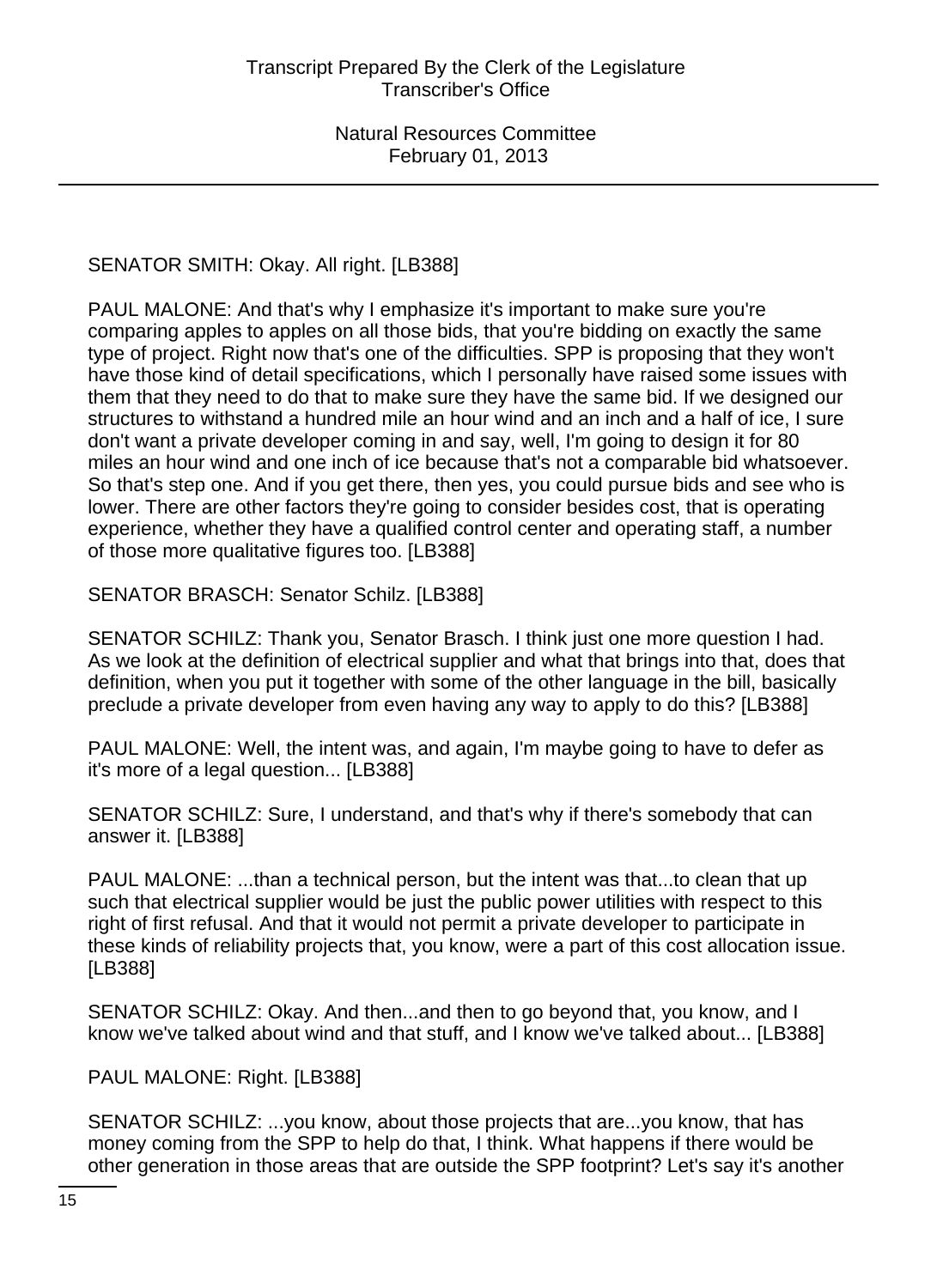generating facility that's not renewable, say it's nuclear or coal? [LB388]

PAUL MALONE: Okay. [LB388]

SENATOR SCHILZ: How would that apply if it's outside the area then? [LB388]

PAUL MALONE: Would that be a generating project that one of the utilities was building? [LB388]

SENATOR SCHILZ: Who knows, it could be, or it could be a private developer that says...goes to Banner County and says, well, I think this is a great place to put it. [LB388]

PAUL MALONE: You know, I'm really not probably qualified to answer that question, I mean, I knew this...we had the wind for export legislation was specifically for wind. [LB388]

SENATOR SCHILZ: Right. [LB388]

PAUL MALONE: And this was just to address the regional transmission organization projects and I'm probably just not qualified to answer how it would apply. [LB388]

SENATOR SCHILZ: Okay. Well, I'll wait and see if somebody else can answer that for me. Thank you. [LB388]

PAUL MALONE: Okay. [LB388]

SENATOR BRASCH: Senator Haar. [LB388]

SENATOR HAAR: Yes. I have no problem with the bill at all, I'm just trying to understand the details. If SPP designates a line or let's say OPPD wants one, it has to go to SPPD...SP...Southwest Power...SPP. [LB388]

PAUL MALONE: Yes, SPP. [LB388]

SENATOR HAAR: Okay, does the Power Review Board still get involved in the process? I mean, aren't they part of that? [LB388]

PAUL MALONE: Yes, they are. I mean, the process, as it works currently, SPP gets the plan approved, and they would issue a written notice to construct to the incumbent utility whether...let's say, NPPD. Then NPPD's normal process would be, you know, pursue the public process of landowner contacts and public officials and etcetera and etcetera, but yes, we would come before the Power Review Board in a normal permitting process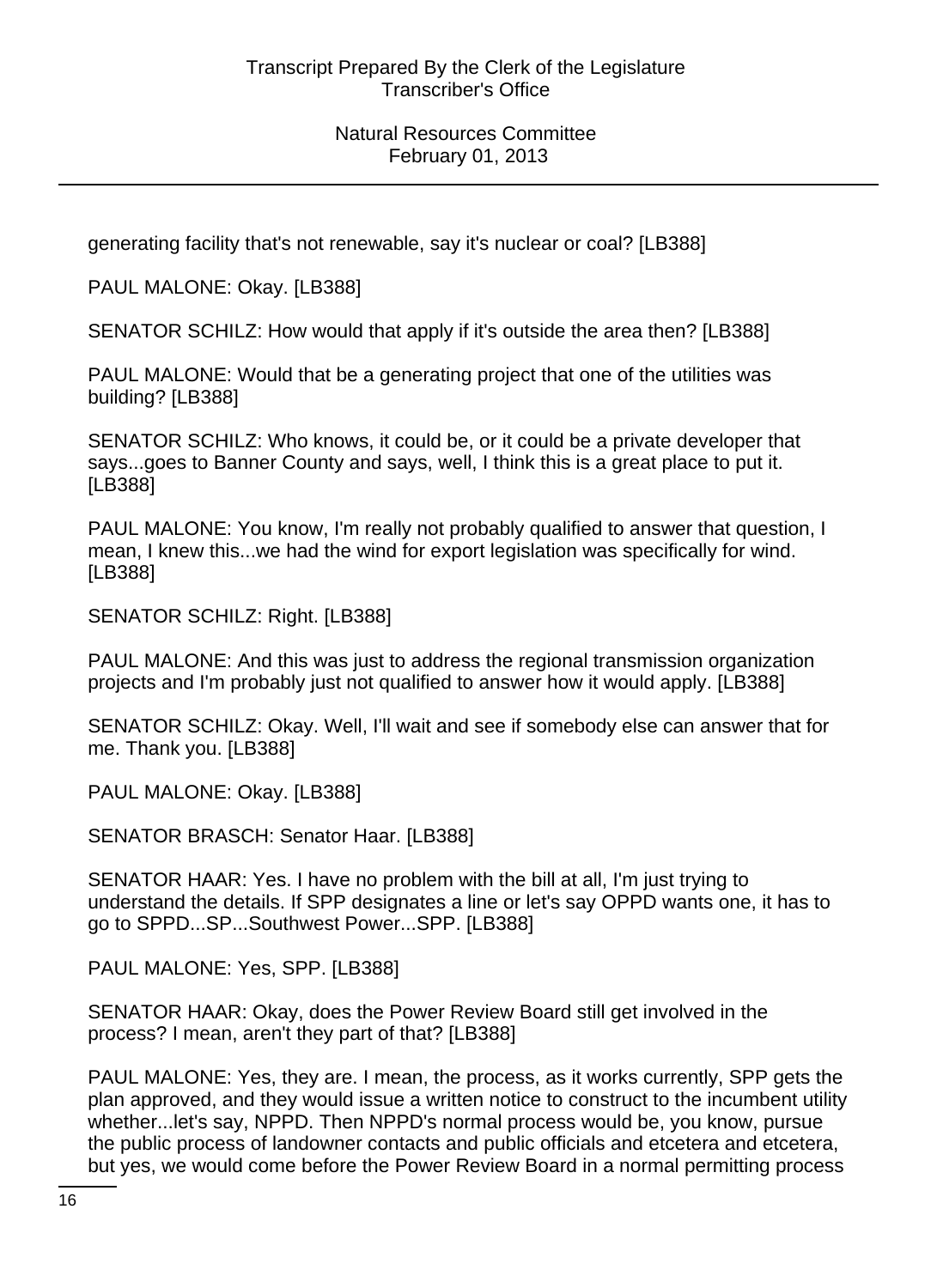to get approval from the Power Review Board to build that project. That doesn't...that still stays in place, yes. [LB388]

SENATOR HAAR: That doesn't change. And then part of the...I think I understand what you're saying about western Nebraska, but there were some people in Banner County that were...had some concerns, and, obviously, you would be willing to meet with them to talk about their concerns. [LB388]

PAUL MALONE: Oh, sure. Yeah. [LB388]

SENATOR HAAR: Yeah. [LB388]

PAUL MALONE: I mean, we're aware that there's a good potential for wind development out there. And there's limit...I would say this about our transmission capacity on the network, western Nebraska is much more transmission limited to put additional generation out there without significant transmission additions. [LB388]

SENATOR HAAR: And so private developers could function in that capacity. [LB388]

PAUL MALONE: Well, they're going to have to meet the same studies... [LB388]

SENATOR HAAR: I understand that. [LB388]

PAUL MALONE: ...if it's going to be delivered into the eastern interconnect. We have far more generation in western Nebraska and Wyoming than we do have load. And most of that generation is moving across the state to serve load in the eastern part. So the difficulty is adding any more generation out west; it means we need a lot more transmission to make that happen. So that's always a difficulty. And we are building more. We recently just been authorized by SPP to construct some major new transmission that will be from Sutherland, Nebraska, where Gentleman Station is up through Cherry County and then east over into the Neligh area, and then on over clear to Norfolk. So that will be a big enhancement to the network to allow future generation to be added in western Nebraska. [LB388]

SENATOR HAAR: Good. Well, thank you. [LB388]

PAUL MALONE: You're welcome. [LB388]

SENATOR BRASCH: Seeing there's no more questions here, I want to thank you for your testimony. You have answered your...all these questions very thoroughly and we're very interested in learning more. Thank you very much, Mr. Malone. [LB388]

PAUL MALONE: All right, thank you. [LB388]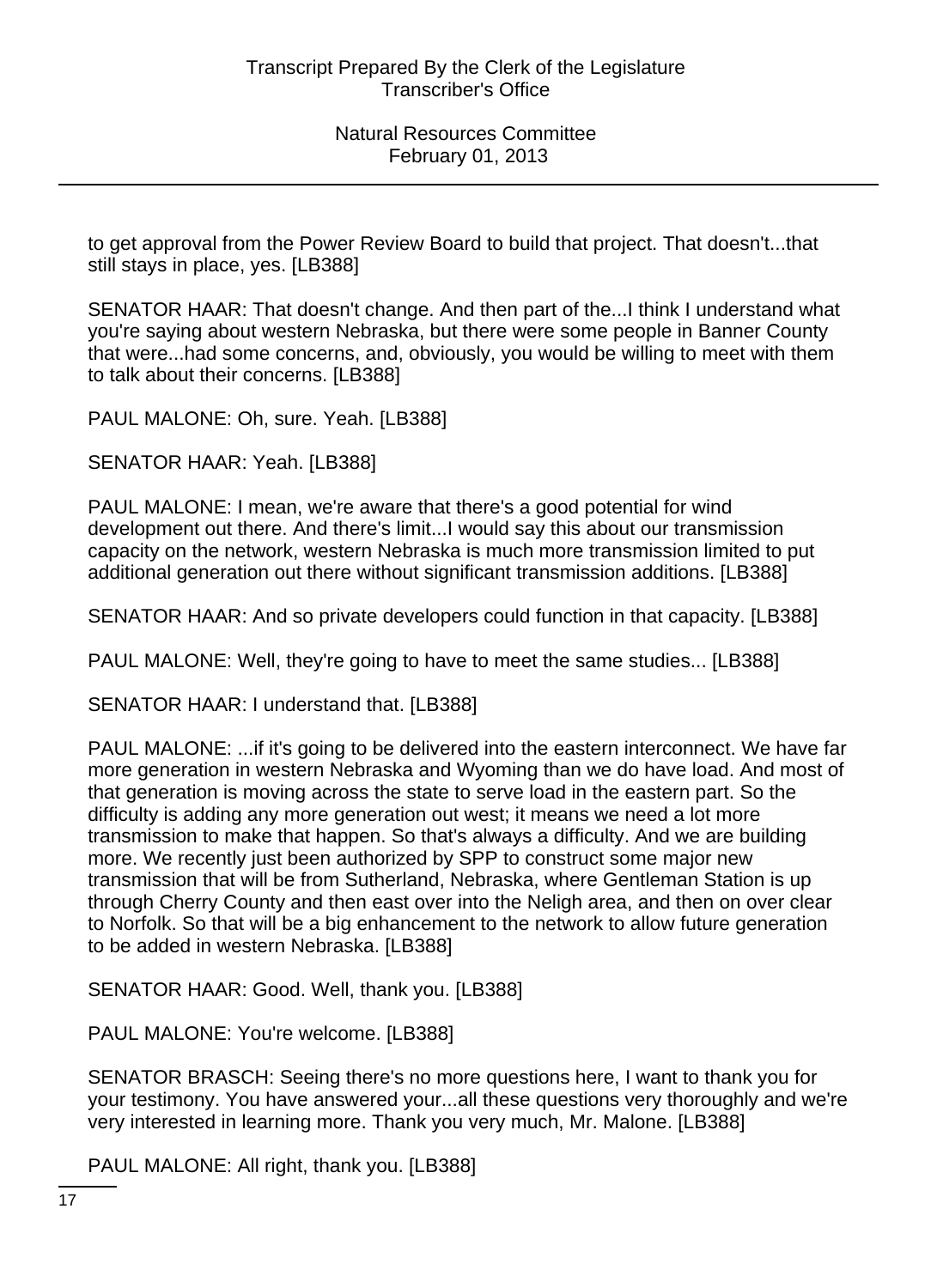SENATOR BRASCH: Next proponent. How many other proponents do we have in the room wanting to testify today, if you'd raise your hands. Very good. Any opponents, I'm just...thank you very much. Would you please state your name and spell it. [LB388]

SHELLEY SAHLING-ZART: Absolutely. Senator Brasch, members of the committee, for the record my name is Shelley, S-h-e-l-l-e-y, Sahling-Zart, S-a-h-l-i-n-g, hyphen, Z-a-r-t. I'm vice president and general counsel for Lincoln Electric System. And I'm just going to follow up on a couple of things that came up. Mr. Malone did an excellent job of describing the bill and he is really the SPP expert, so you can defer those questions to him. But I wanted to hit a little bit on the discussion about the wind for export because I was heavily involved in the development of that legislation. First of all let's be clear, this bill was only designed to address the right of first refusal for RTO-ordered transmission projects. Okay? So basically in the SPP. We really weren't intending to impact anything beyond that. With regard to the changes in the definition of electric supplier, we did have some discussions just this morning about maybe some possible unintended consequences; we're going to look at that. And if they are, we'll fix that, because that certainly wasn't our intention to address or to impact anything other than SPP-ordered projects. That was really our sole focus of the bill. However, with regard to the wind for export, taking you back a couple of years to when we did that, this was...the whole idea of transmission to support wind for export was a fairly significant discussion. To the extent that you have a private entity building transmission in the state, it raises a couple of concerns. First of all if they're interconnecting with us, we want to make sure we've got people, reputable companies that know how to own and operate transmission. The whole routing issue comes into play; the public power entities have the power of eminent domain. We have very public, very open processes for routing transmission lines, which I think in light of the discussions we've been having in the last couple years on eminent domain, I think that's incredibly important. I think we've done a really good job of that. The issue came up with regard to private entities. If they don't have the power of eminent domain, and LB1048 clearly says they do not... [LB388]

# SENATOR HAAR: That's correct. [LB388]

SHELLEY SAHLING-ZART: ...so then how do we get transmission built to support those? And what we did in LB1048 was to establish a procedure where you would develop a joint transmission development agreement between, basically, the wind developer and whoever the public power entity was in that area to help build it. Thereby, the result of which is you could use the public power entity's power of eminent domain to help get the line built; but you'd have the wind developer footing the cost. Okay? And then we would be owning and operating, per that development agreement, we would be owning and operating the transmission as a result of that because that's what we do and we have the expertise to do that. So by history, that's kind of what we looked at in LB1048. We're certainly not trying to get in the way of wind for export with this bill; let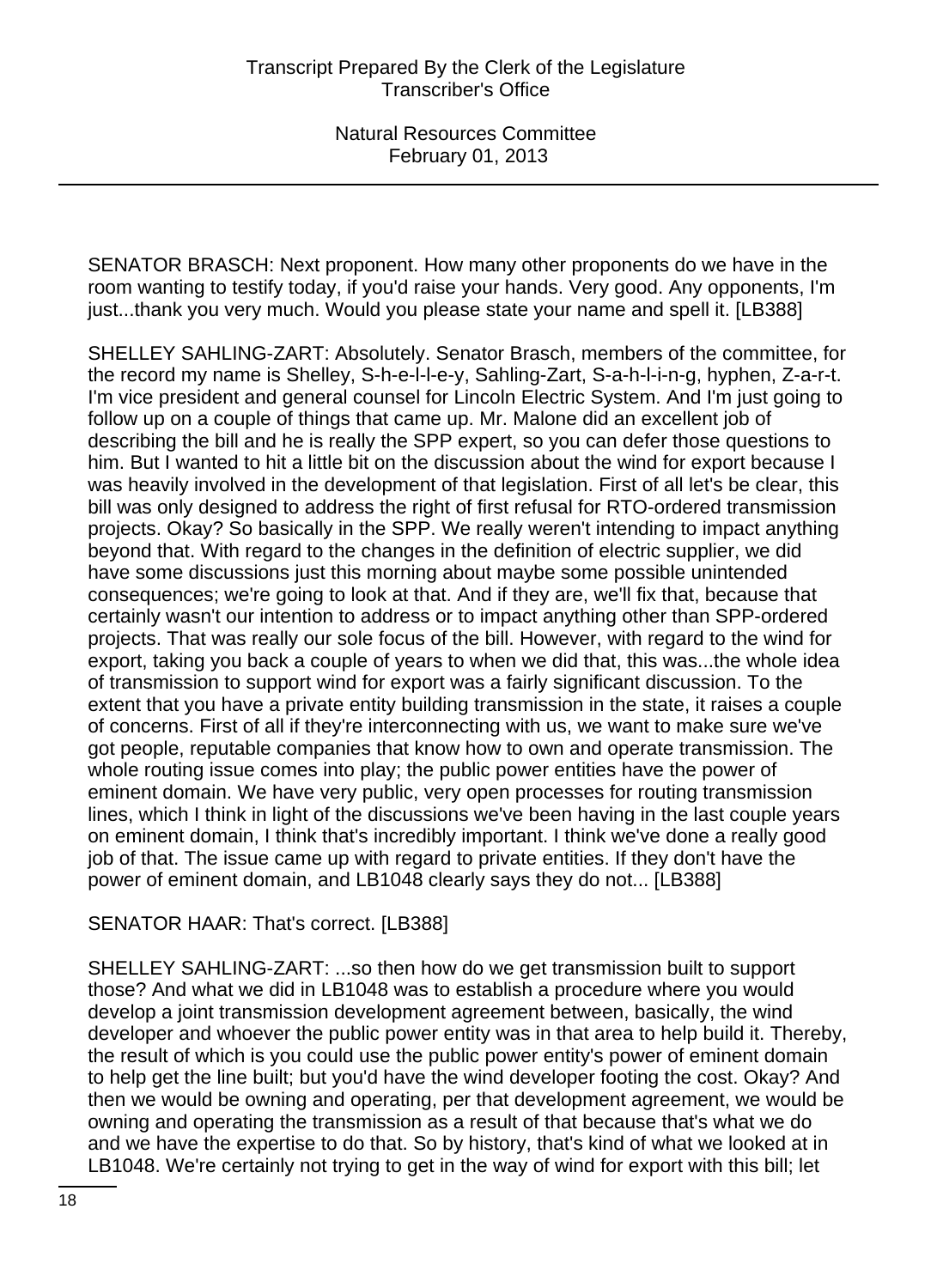me be absolutely clear about that. And if we are in any way, we'll fix it. Okay? I just wanted to clarify those couple of points. I'd be happy to answer any questions. [LB388]

SENATOR BRASCH: Any questions? Senator Haar. [LB388]

SENATOR HAAR: Thank you. Yeah, we had quite a bit of discussion a few years ago. So let's say that there was a place that power...the transmission is built by a privately owned company. Who would regulate the charges on that line? Do you know that? [LB388]

SHELLEY SAHLING-ZART: Charges in terms of... [LB388]

SENATOR HAAR: Transmission charges. [LB388]

SHELLEY SAHLING-ZART: Oh, Paul would probably be a better person to address that. If they're not a member of an RTO, I imagine they would. But... [LB388]

SENATOR HAAR: I'm thinking again of that western part of Nebraska where it may go into the western part of the grid, so. Okay, I'll wait... [LB388]

SHELLEY SAHLING-ZART: Typically, I would think you're going to have...well, I don't know. I mean, they'd probably, in that case, work out something with Tri-State where Tri-State was managing the transmission for them, but I could be wrong about that. [LB388]

SENATOR HAAR: Okay. Thank you. [LB388]

SENATOR BRASCH: Senator Kolowski. [LB388]

SENATOR KOLOWSKI: Thank you, Madam Chair. Just a general question to try to get an answer to something. Are there any privately owned transmission lines that pass through the state that are not connected to the grid in Nebraska? [LB388]

SHELLEY SAHLING-ZART: I believe, and again Paul would probably be better, I think there's one segment that kind of crosses the state, but I don't think it terminates in the state. [LB388]

PAUL MALONE: No, it does not. [LB388]

SENATOR KOLOWSKI: It starts somewhere else and ends somewhere else and just crosses our territory. [LB388]

SHELLEY SAHLING-ZART: Yeah, I think it traverses a part of the state, but it doesn't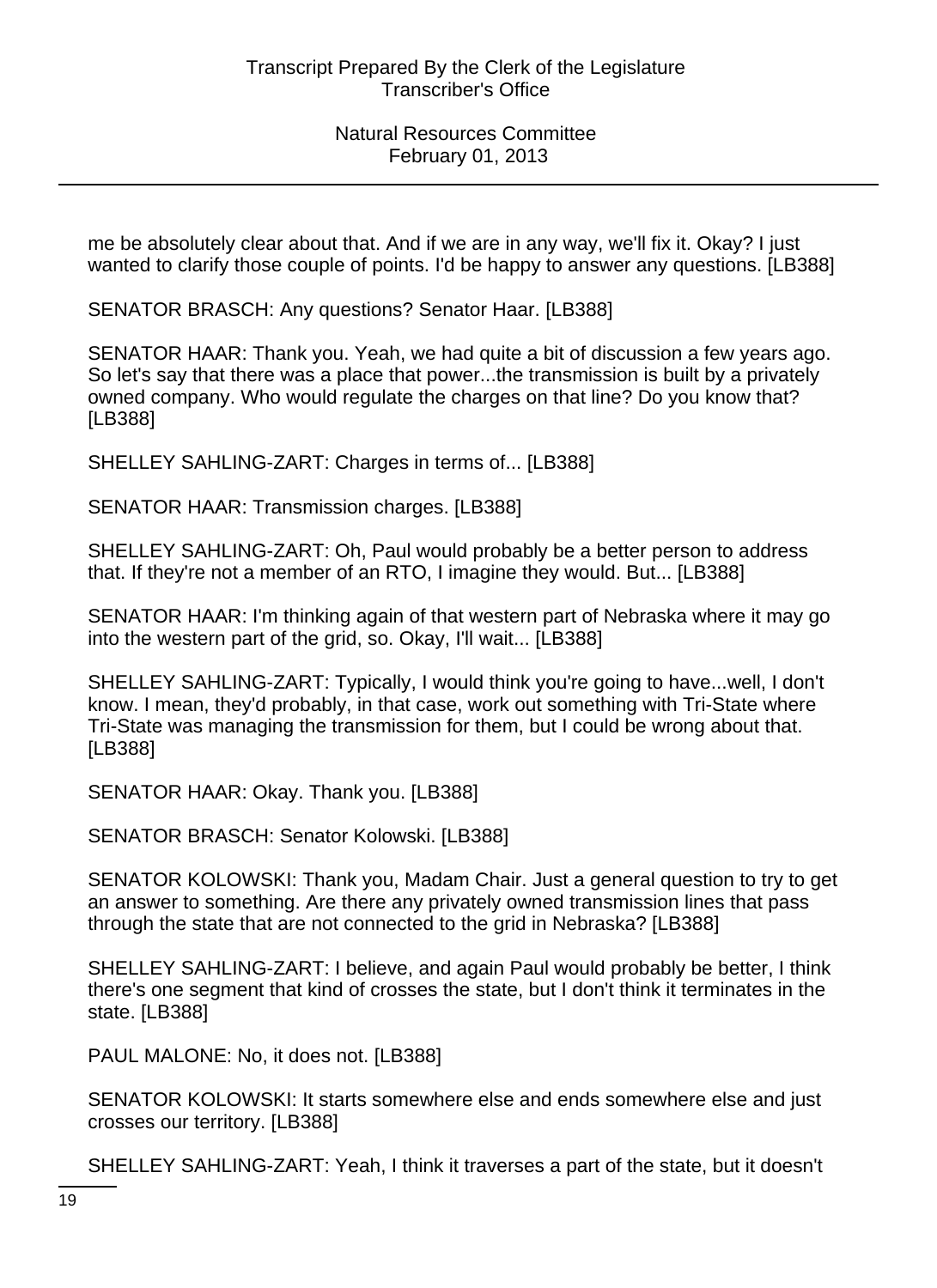have a terminus here. [LB388]

SENATOR KOLOWSKI: And no agency in Nebraska regulates that particular line that crosses the state? [LB388]

SHELLEY SAHLING-ZART: Not that I'm aware of. I'm sure they... [LB388]

SENATOR KOLOWSKI: Doesn't it impact our grid or anything like that? [LB388]

SHELLEY SAHLING-ZART: No. [LB388]

SENATOR KOLOWSKI: Thank you. Thank you. [LB388]

SHELLEY SAHLING-ZART: To the extent that they would interconnection with us, we would all have interconnection requirements for that. [LB388]

SENATOR KOLOWSKI: Thank you. [LB388]

SHELLEY SAHLING-ZART: Um-hum. [LB388]

SENATOR BRASCH: Senator Schilz. [LB388]

SENATOR SCHILZ: Thank you, Senator Brasch. Thanks for coming in today. [LB388]

SHELLEY SAHLING-ZART: You bet. [LB388]

SENATOR SCHILZ: Hey, as we talk here and I, you know, I keep hearing right of first refusal, can you...is there a scenario, if this bill is passed, where a private developer could end up building a project in the state of Nebraska? [LB388]

SHELLEY SAHLING-ZART: Is it possible, yes, if we would waive our right of first refusal, sure. But as Mr. Malone said, I don't see that happening. [LB388]

SENATOR SCHILZ: Right. [LB388]

SHELLEY SAHLING-ZART: For a lot of those reasons. I mean we own and operate transmission. We're good at it, and to the extent that they're interfacing with our customers, we want to be in control of the relationship with our customers and make sure they're protected. [LB388]

SENATOR SCHILZ: Right. So, is it possible for a private developer to put a bid in? [LB388]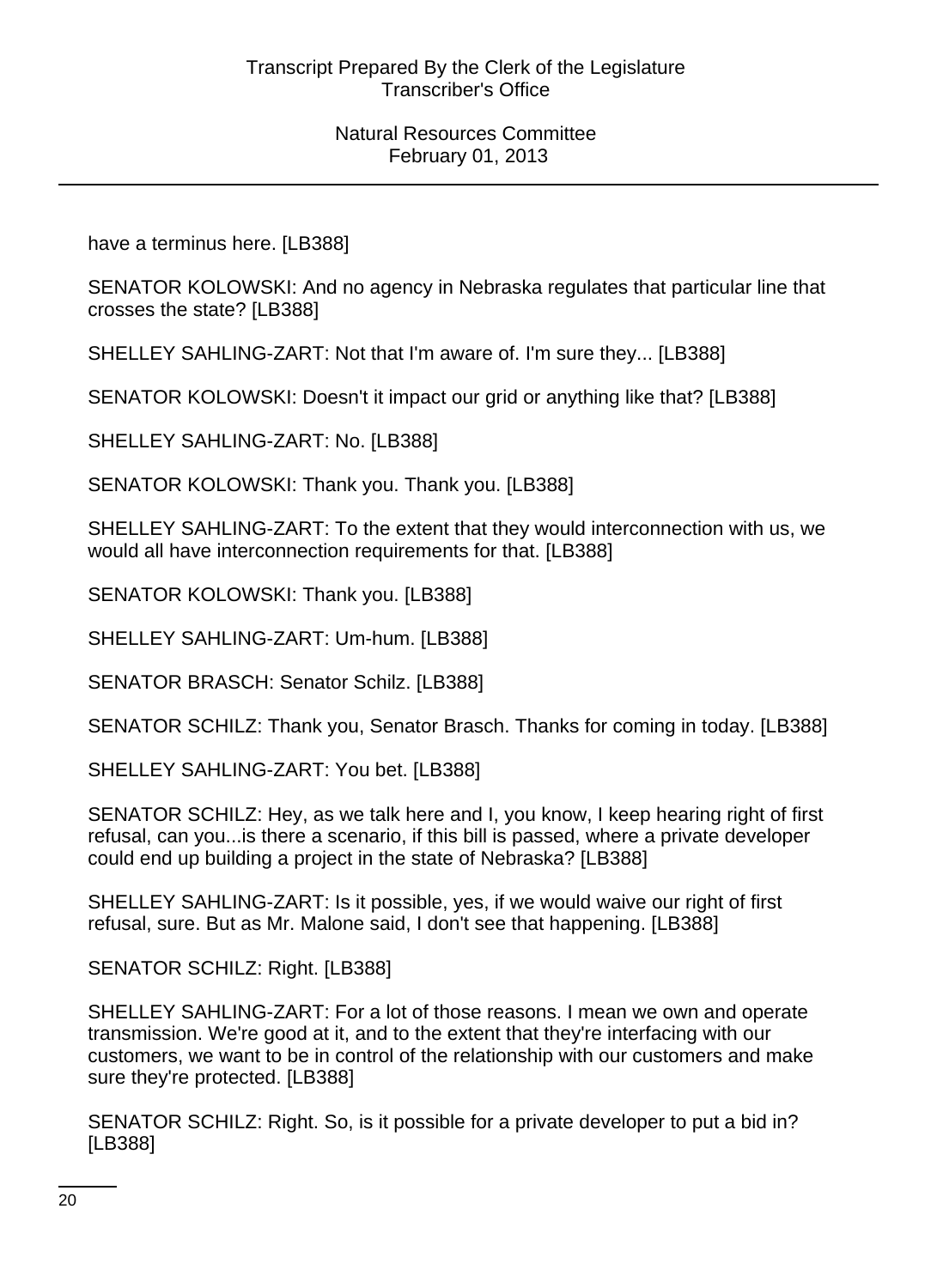# SHELLEY SAHLING-ZART: Is it... [LB388]

SENATOR SCHILZ: Under this bill, if it goes forward. What's the process for a private developer to... [LB388]

SHELLEY SAHLING-ZART: You mean outside of this...let's say in that sliver of western Nebraska that's outside or... [LB388]

SENATOR SCHILZ: No, no, in the state of Nebraska? [LB388]

SHELLEY SAHLING-ZART: Anywhere in the state of Nebraska? [LB388]

SENATOR SCHILZ: Let's just say anywhere at this point. [LB388]

SHELLEY SAHLING-ZART: Well, right now I think it would be incredibly difficult under the thing. But they'd have to...if they could do it, statutorily do it, they would have to comply with the same requirements that we do with the Power Review Board. [LB388]

SENATOR SCHILZ: And what happens if they...what happens if that comes in cheaper and they stay with all your standards? This right of first refusal would then require you to take that cost, is that right? [LB388]

SHELLEY SAHLING-ZART: Likely. [LB388]

SENATOR SCHILZ: So then you could get yourself, maybe, in a pickle. [LB388]

SHELLEY SAHLING-ZART: Well, the way the cost allocation works within the SPP is that there is a cost allocation methodology and that is relatively predetermined by formula and there are other states sharing in that cost as well. [LB388]

SENATOR SCHILZ: Then...then I guess my next question is is that does the Southwest Power Pool then have any say on who builds transmission for their rules in any of the states that they have, where they have money going into it? [LB388]

SHELLEY SAHLING-ZART: Well, no, relatively...yes and no. I mean part of it is the FERC Order 1000, as Mr. Malone indicated, they used to in the SPP tariffs. All that's been removed and FERC Order 1000 sort of controls, and so to the extent that we have a right of first refusal, we come into play, we say we want to build it in Nebraska, we work with the Power Review Board. So I'm not sure I'm getting your question. [LB388]

SENATOR SCHILZ: What I'm asking is, what I'm asking is, is that...is that if a private developer comes in, right? [LB388]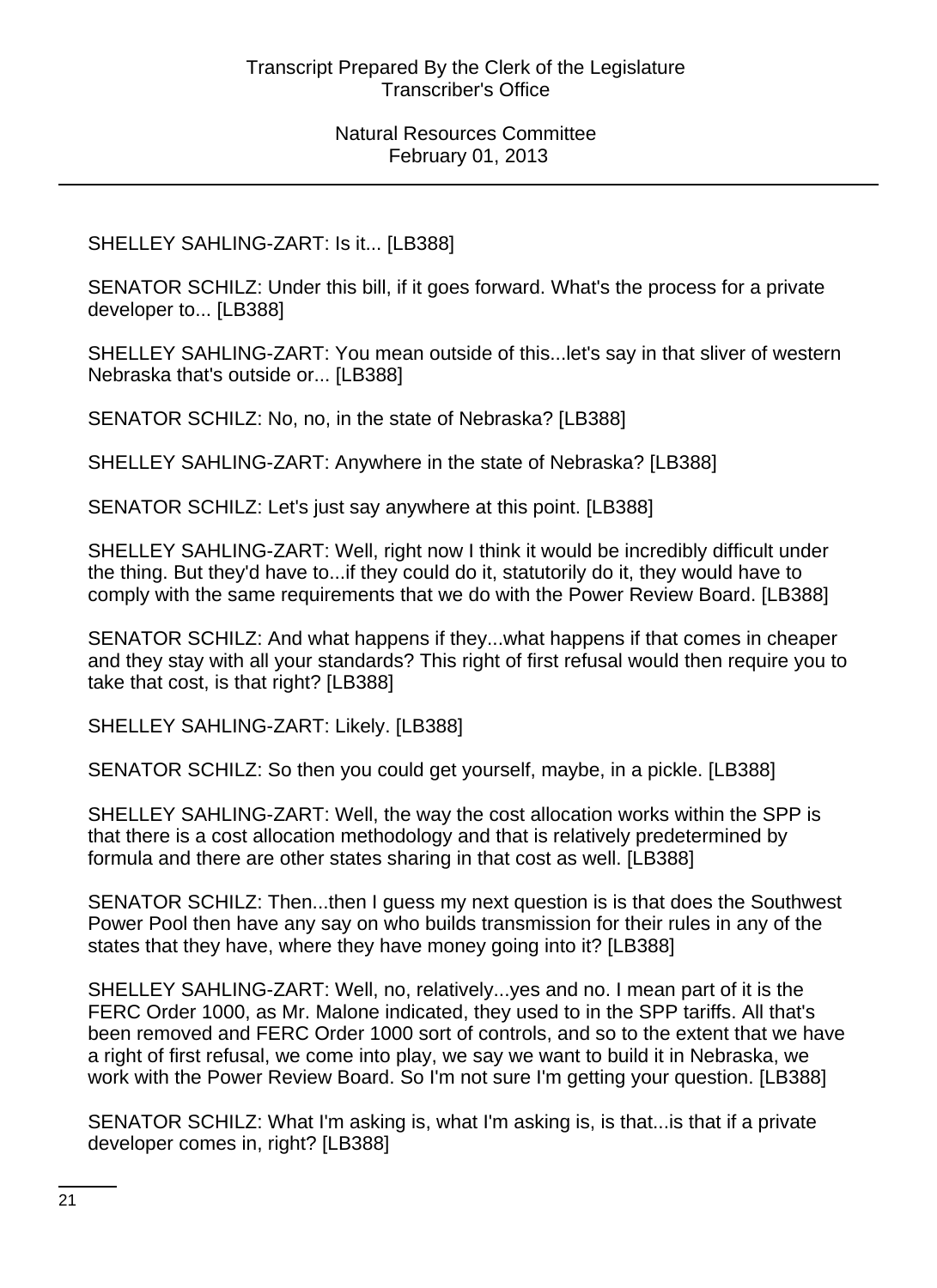#### SHELLEY SAHLING-ZART: Um-hum. [LB388]

SENATOR SCHILZ: And they stick with all the standards and they say they can build it for millions of dollars less than what you guys think it can be done for, do you have to take that price? [LB388]

SHELLEY SAHLING-ZART: No, we would...well... [LB388]

SENATOR SCHILZ: Are you sure? [LB388]

SHELLEY SAHLING-ZART: ...it depends. [LB388]

SENATOR SCHILZ: Right. [LB388]

SHELLEY SAHLING-ZART: I mean, I'm still not sure I'm sure what you're asking. [LB388]

SENATOR SCHILZ: Well, when you ask it...when you ask for a right of first refusal, what that means is that you have the ability to come back when it's all said and done and people have applied for this and say, yes, we'll do it at that cost; or no, we can't do it at that, so you go ahead. [LB388]

SHELLEY SAHLING-ZART: No, I think what it's...what the right of first refusal I think it says, is that we want the right to build it. So we're going to go out and bid it. [LB388]

SENATOR SCHILZ: So this is a prohibition more than a right of first refusal then. [LB388]

SHELLEY SAHLING-ZART: More or less. It gives us the first opportunity to build. [LB388]

SENATOR SCHILZ: Regardless of whoever else...well, of course, if a private entity can't step up and even apply in the first place, then, yeah, that would work out for you. [LB388]

SHELLEY SAHLING-ZART: Correct. [LB388]

SENATOR SCHILZ: How does that work within the rules of the SPP? Well, here's the thing, in their rules that are saying that private developers have to have the opportunity to apply for these projects, correct? [LB388]

SHELLEY SAHLING-ZART: Except where there's a right of first refusal. [LB388]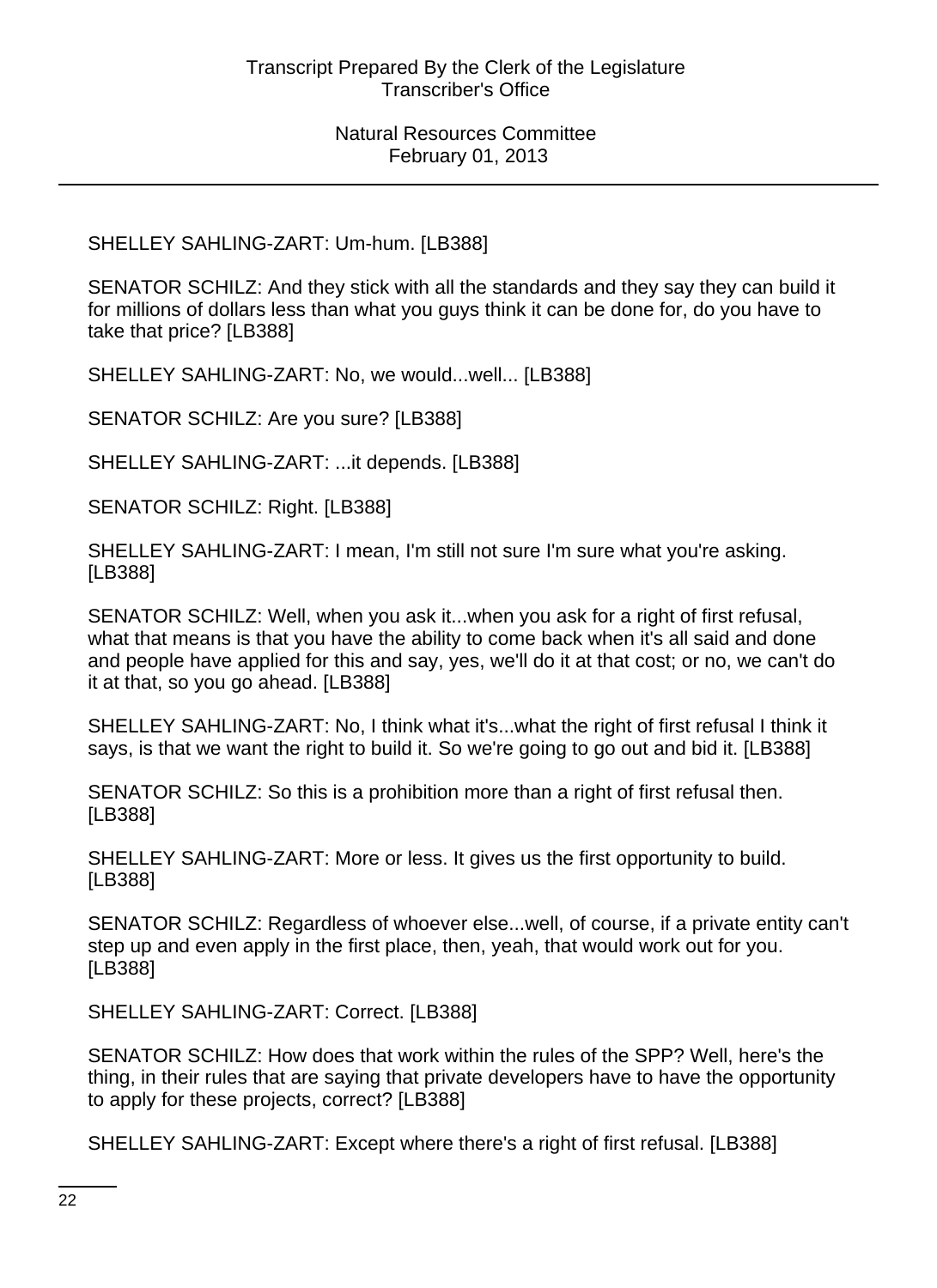SENATOR SCHILZ: Okay. That's what I was...thank you. [LB388]

SENATOR BRASCH: Senator Haar. [LB388]

SENATOR HAAR: Yes, thank you. Just out of curiosity, who trumps whom? Like if SPP puts out a...they order some transmission and the Power Review Board says we don't really need it. I mean...or is that...it just won't happen. [LB388]

SHELLEY SAHLING-ZART: Paul would probably be a better one to answer that, but I don't see...I...if they order it, we have to build it. [LB388]

SENATOR HAAR: Okay. Gotcha. [LB388]

SHELLEY SAHLING-ZART: Now what we have to do is build it and still...according to the standards of the Power Review Board for the approval process, but... [LB388]

SENATOR HAAR: As long as we want to belong to the Power Review Board, I mean that's part of our agreement, then, that we will go along with... [LB388]

SHELLEY SAHLING-ZART: That's part of our requirement for belonging to a federal regional transmission organization. [LB388]

SENATOR HAAR: Gotcha. Thank you. [LB388]

SENATOR BRASCH: Senator Kolowski. [LB388]

SENATOR KOLOWSKI: Thank you. Just for my own clarification, the right of first refusal means your choice is the first choice to participate or not participate in the building of an additional line or something like that. [LB388]

SHELLEY SAHLING-ZART: Yeah. It could probably be rephrased as a first right to construct. [LB388]

SENATOR KOLOWSKI: Thank you. That's flip side, but correct. But you don't stop someone else...you don't have the right to stop someone else. If you refuse to participate yourself, you don't block anyone else's potential for participation, do you? [LB388]

SHELLEY SAHLING-ZART: Well, okay, let's say it's in NPPD's area and NPPD has that first right to construct. If they choose not to exercise that, then their...OPPD and LES would have an opportunity. If neither one of us do, then yes, the private entity could come forward. [LB388]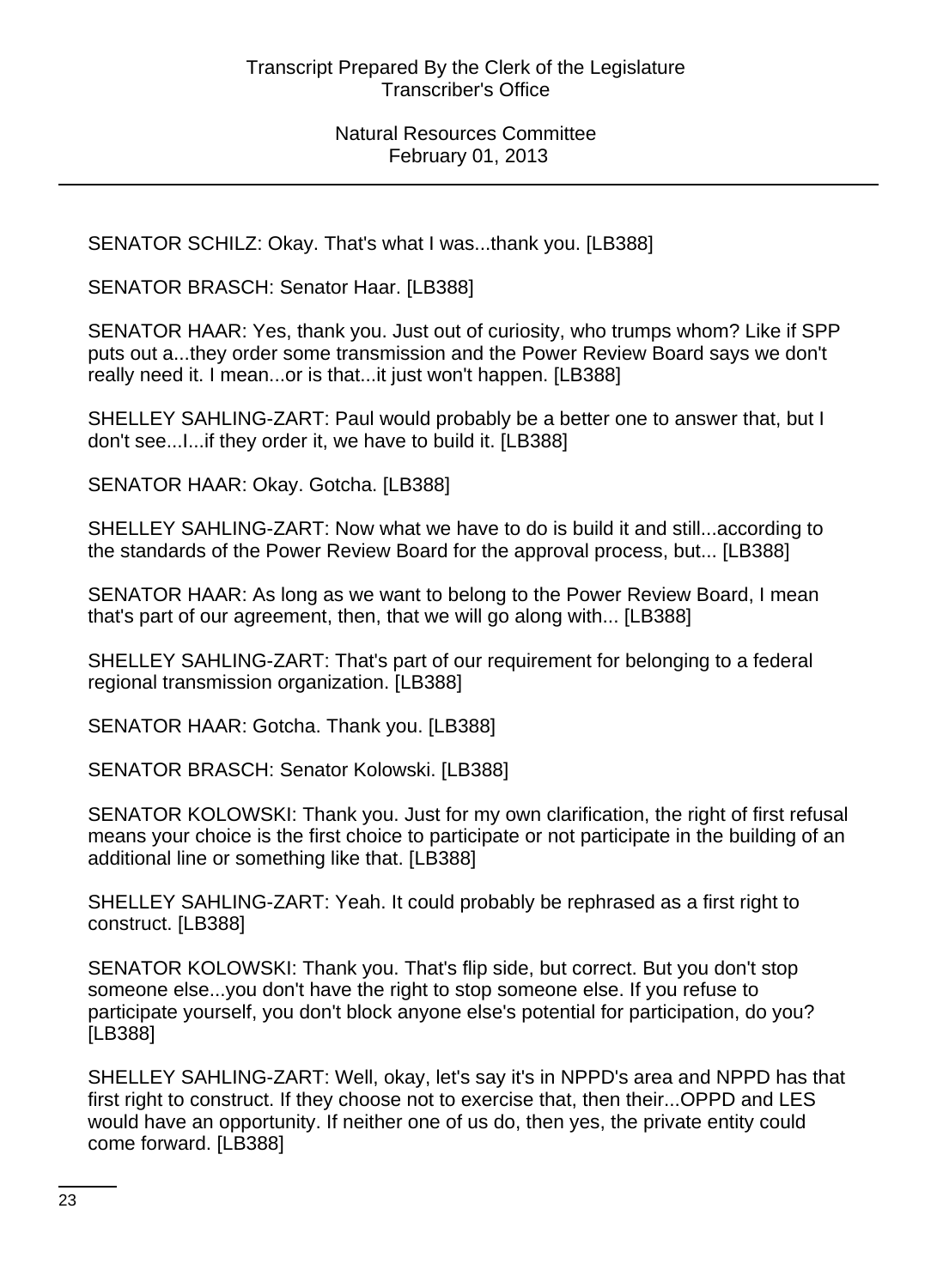SENATOR KOLOWSKI: And you have no blockage of that? [LB388]

SHELLEY SAHLING-ZART: No, but that's what we're saying is we think that's unlikely that one of the three of us, or a combination of the three of us wouldn't step up and do that. I think that's highly unlikely. [LB388]

SENATOR KOLOWSKI: You have the right to do that, or it's unlikely that you do that? [LB388]

SHELLEY SAHLING-ZART: It's unlikely we would waive our right. It's most likely that we would step up and build the transmission. [LB388]

SENATOR KOLOWSKI: One of the three of you. [LB388]

SHELLEY SAHLING-ZART: One of the three of us, or some combination of the three of us. [LB388]

SENATOR KOLOWSKI: And that's the only blockage ability you have. [LB388]

SHELLEY SAHLING-ZART: Yes. [LB388]

SENATOR KOLOWSKI: By saying yes. [LB388]

SHELLEY SAHLING-ZART: Yes. [LB388]

SENATOR KOLOWSKI: Either A, B, or C, one of the three. Thank you. Just to clarify. Thank you. [LB388]

SENATOR BRASCH: Thank you, Senator Kolowski. Seeing there are no other questions from the committee, and Ms. Sahling-Zart, thank you so much for your testimony. [LB388]

SHELLEY SAHLING-ZART: You bet. [LB388]

SENATOR BRASCH: You've answered several questions for today. [LB388]

SHELLEY SAHLING-ZART: Thank you. [LB388]

SENATOR BRASCH: Thank you. Next proponent, please. Please spell your name. [LB388]

MICHAEL SIEDSCHLAG: Good afternoon, Madam Chairman and Senators. My name is Michael Siedschlag, spelled M-i-c-h-a-e-l, Siedschlag is S-i-e-d-s-c-h-l-a-g. I am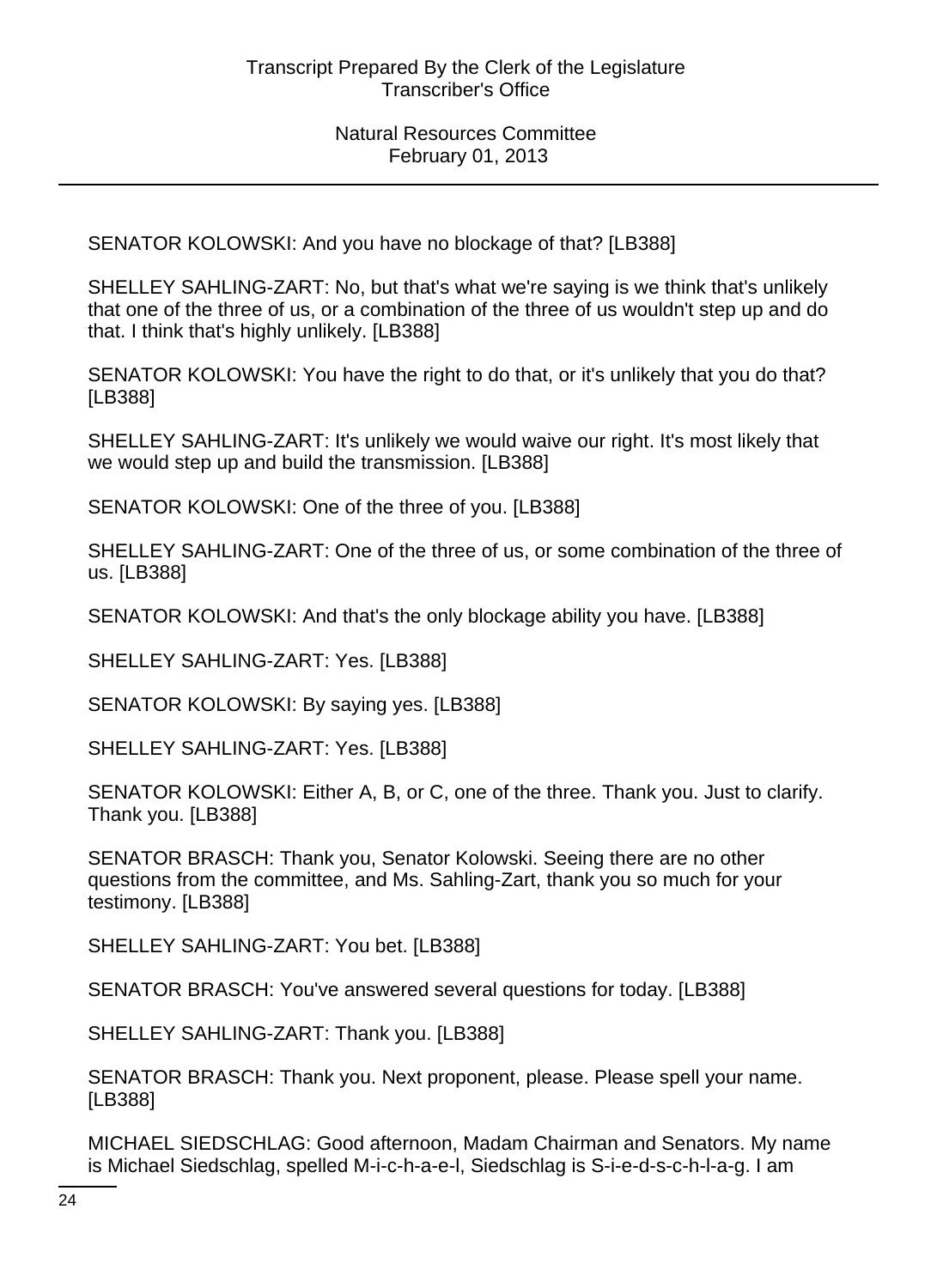currently chairman of the Nebraska Power Review Board and also in that role I serve on the regional state committee of the Southwest Power Pool. And I'd like to start off to say that typically from our board's position, we typically would not come to you to address policy-type issues. And in this bill there are some policy clean-up things that are there and that's okay. What I would really like to share with you is some thoughts on the real purpose of the bill, and that is the right of first refusal that we've been talking about. And I'd like to express our board's strong support for that portion of this bill. As you may know, in 2009 when our utilities joined the Southwest Power Pool, since that time we've been involved with the approval of these highway-type transmissions, the shared-cost allocated types of transmission lines, and we have approved since 2009 over \$7 billion worth of transmission lines in the Southwest Power Pool since 2009. To date we have about \$3 billion of those lines are under...either completed or under construction. And we have \$4 billion with notices to construct, of which there's about a billion dollars worth of projects that are in this cost-sharing arena that we are doing for Nebraska. Extremely significant projects and it has become extremely valuable and what it's doing to opening our state for the potential for future low-cost energy, renewables and things, it's a very exciting opportunity. However, when we are talking about these large projects, you know, projects that are hundreds of millions to half a billion dollar-types of projects, the financing, construction, the return on investment of those projects brings a lot of interested parties to that process. And so understanding that this bill really represents the right of first refusal for those cost-shared projects in this RTO environment that we're in, to allow us to have control over that part of the transmission system we feel is very important for us to have that control. And that is a separate issue from some of the other wind development, the interconnection, things like that that are out there. So, from our perspective, the Power Review Board, we'd like to encourage the support of this bill as we move forward. I'd be happy to take any questions you might have. [LB388]

SENATOR BRASCH: Thank you, Mr. Siedschlag. Are there any questions from the committee? I see none. [LB388]

MICHAEL SIEDSCHLAG: You're too easy. (Laughter) Thank you very much. [LB388]

SENATOR BRASCH: Thank you so much. Next proponent, please. [LB388]

JOHN HANSEN: Madam Chairman, members of the committee, good afternoon. For the record my name is John Hansen, J-o-h-n, Hansen, H-a-n-s-e-n. I'm the president of Nebraska Farmers Union, am also their lobbyist. I am also the co-chair of the Nebraska Wind Working Group. And you've heard from several of our wind conference presenters down through the past several years as we've talked about transmission issues. There is a lot of expertise in the room today, excluding myself. Our organization has a multiple set of interests in this issue. One is that at the beginning we had a lot to do with the creation of the public power system. And we're very proud of that history. And that public power system that serves our state has done an excellent job of providing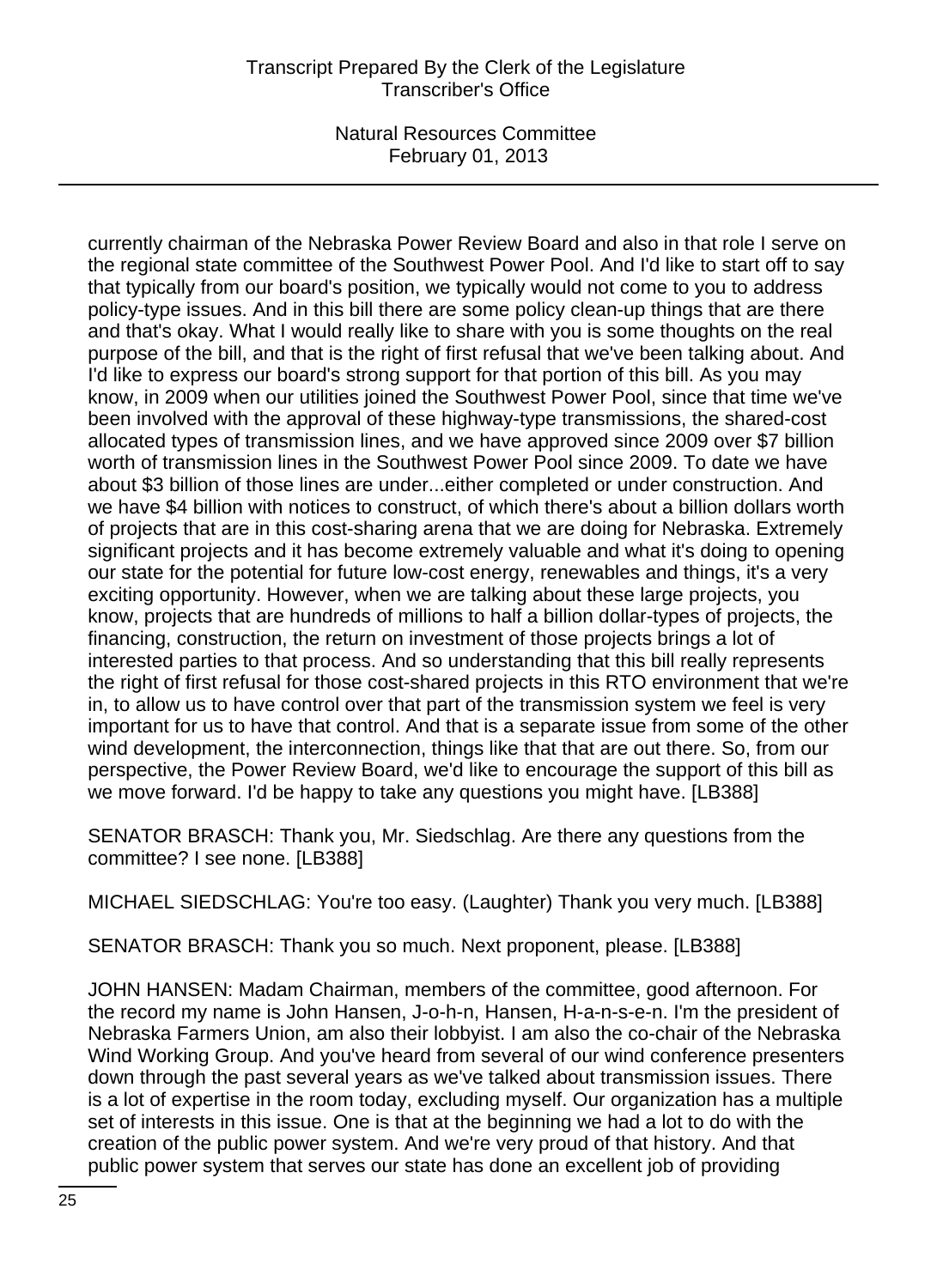dependable, low cost, quality electrical connection for all of the people in the state of Nebraska, not just the folks in cities; not to say that cities aren't important, we're a farm organization. And so public power has done an excellent job. And as we look at where we've been in recent years, we're extremely appreciative of the fact that we became a member of the Southwest Power Pool. We think that while there's some challenges that come with that, there's also from our state's perspective a lot of really important strategic interests. So this question that's really before us is we're now to the point where we're going forward with regionally subsidized transmission. We're paying in, but they're also paying in. When it's time to build it in our place, the question is who do we want building these kinds of projects in Nebraska. And it is our judgment that our state would be well served to have Nebraska electric utilities build those transmission systems because they have a proven record of building quality transmission. They are Nebraska utilities, these are Nebraska jobs, and there are Nebraska benefits that come with building these lines with our own folks. It's important that they be built right. It's important that they fit into the rest of our system. It's important that the routes be appropriate. No one knows the appropriateness of routes in our state better than our own utilities. So being sensitive to the needs of all of the different various competing concerns, we salute the power utilities in our state for having done, we feel, a very good job of really doing their homework and doing a good job of doing appropriate routes. And we think it's done in an extremely cost-effective manner. And we are, indirectly, the owners of that system and any profits to be made from it, indirectly come back to us, either through lower rates or better service. And from a farm organization perspective, we have, obviously, a direct interest in pipes and poles that go into the soil and how all of that works out. And I've, unfortunately, become a bit of a connoisseur of the different kinds of conflicts that happen when either of those things happen. And I must tell you that our public utilities do a bang up good job of working with our landowners. The amount of effort that is made to let our folks know what is going on to routinely disseminate information to our landowners, to be cognizant of their concerns, to make sure that those kinds of adjustments that need to be made in order to protect agricultural farming practices are done, they've done an excellent job. And so while we have...we certainly have phone calls every time power lines are built. We feel that the way to do it, all things considered, top to bottom in the best manner, especially from the point of view of our landowners is to give the right of first refusal to our Nebraska utilities based on their track record, our strategic interests as a public power state, and our interest as in wanting to move forward with more regional transmission to help our state realize our wind resource potential and our potential generally in order to provide services to our people. So with that I would close and be glad to answer any questions if I could. [LB388]

SENATOR BRASCH: Thank you, Mr. Hansen. Are there...yes there are. Senator Smith. [LB388]

SENATOR SMITH: Thank you, Madam Chair. And thank you, Mr. Hansen, for your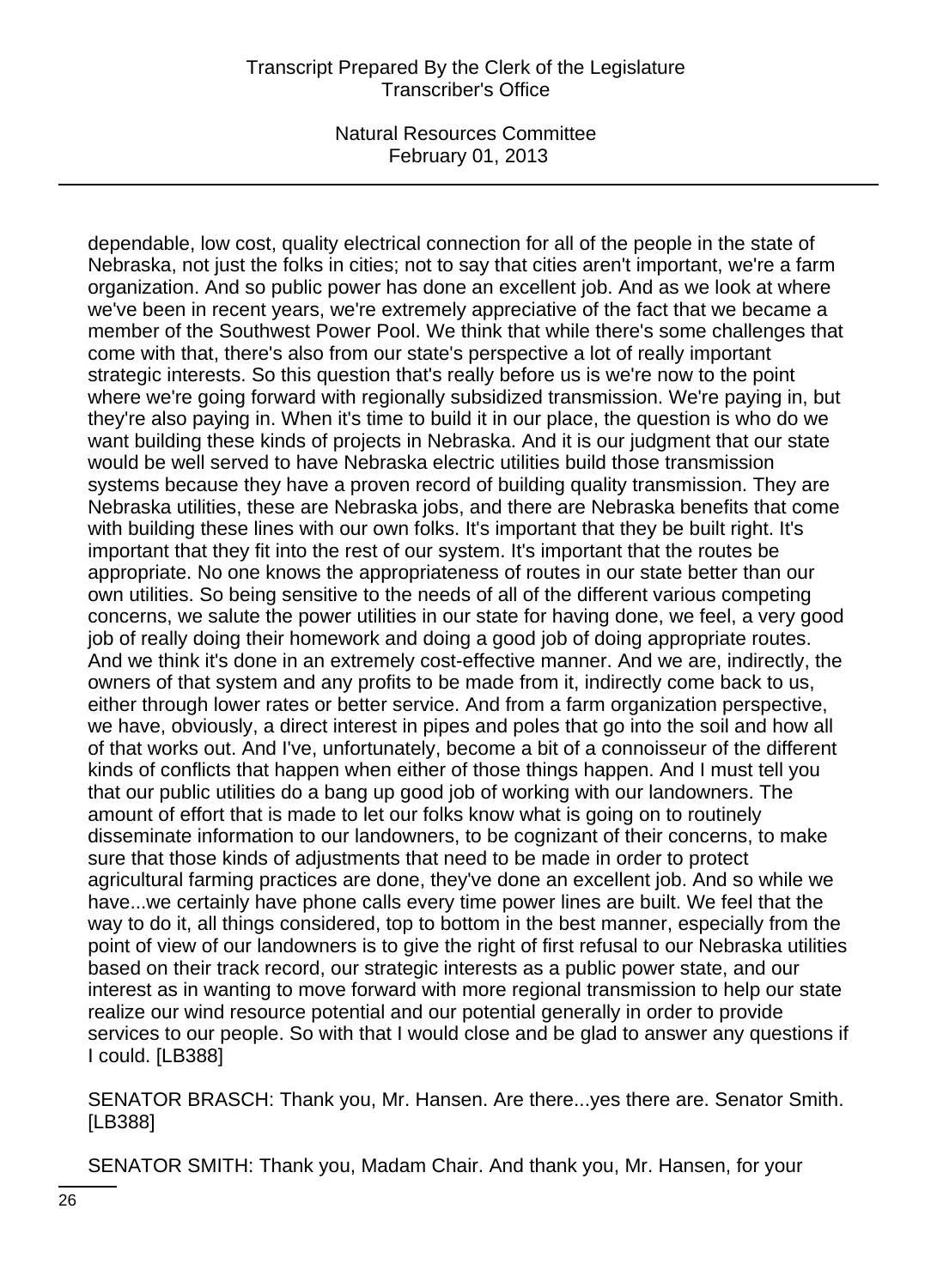# Transcript Prepared By the Clerk of the Legislature Transcriber's Office

Natural Resources Committee February 01, 2013

testimony today. I'm a former public power guy and I've worked for investor-owned utilities and for public utilities. And I'm a strong advocate for public power. And I enjoyed hearing you say a couple of things that makes public power good and that's affordability and reliability. And so I'm kind of...I feel a bit that I'm talking amongst family here today, public power to public power. We cannot lose sight of the affordability issue. And the legislation that I've heard here today, I'm sorry to say, is very protective. It's protective of public power before it's considering the cost to the citizens of Nebraska. And that's a concern to me. Right out of the gate, there's no competitive bidding on these projects. And I'm here to tell you, and again, this is public power to public power, public power does not have the market cornered on building things right. They do a fantastic job. And I love public power. But they are not the only ones that can build an outstanding system or an outstanding transmission line or an outstanding power plant. So we have to be careful here that we're doing what's right for the citizens of Nebraska. I would much rather see legislation that came forward to us that says something to the effect that if there is a 10 percent variance in price, then we give it to public power, but allow there to be some control over the cost, because I see no control being given here to the cost of these projects coming in. And so I'm saying that...I don't know if that's necessarily you to address an answer to my concerns, and maybe someone following you can address those. But that's my concern with this legislation. I want to keep public power strong in this state. I want it to continue to be affordable and be cost competitive. It's responsive to its customers; it's reliable; it's a great system. But we owe it to our citizens to hold down the cost. So, thank you. [LB388]

SENATOR BRASCH: Thank you, Senator Smith. Senator Kolowski. [LB388]

SENATOR KOLOWSKI: Thank you very much, ma'am. Mr. Hansen, just a couple of questions to fill in some gaps if you could with your extensive background. What percent of our electricity comes from wind in the state at the current time, could you tell us that? [LB388]

JOHN HANSEN: We've just added 80 megawatts at Broken Bow and another 40 megawatts at Crofton, and so I'm just ballparking it, but I would guess that we're somewhere in the, oh, 3, 3.5 percent, somewhere in there. [LB388]

SENATOR KOLOWSKI: Okay. [LB388]

JOHN HANSEN: We've made considerable progress... [LB388]

SENATOR KOLOWSKI: Sure. [LB388]

JOHN HANSEN: ...in recent years. But I think we're somewhere in there. [LB388]

SENATOR KOLOWSKI: And is there...within the organization, is there a very direct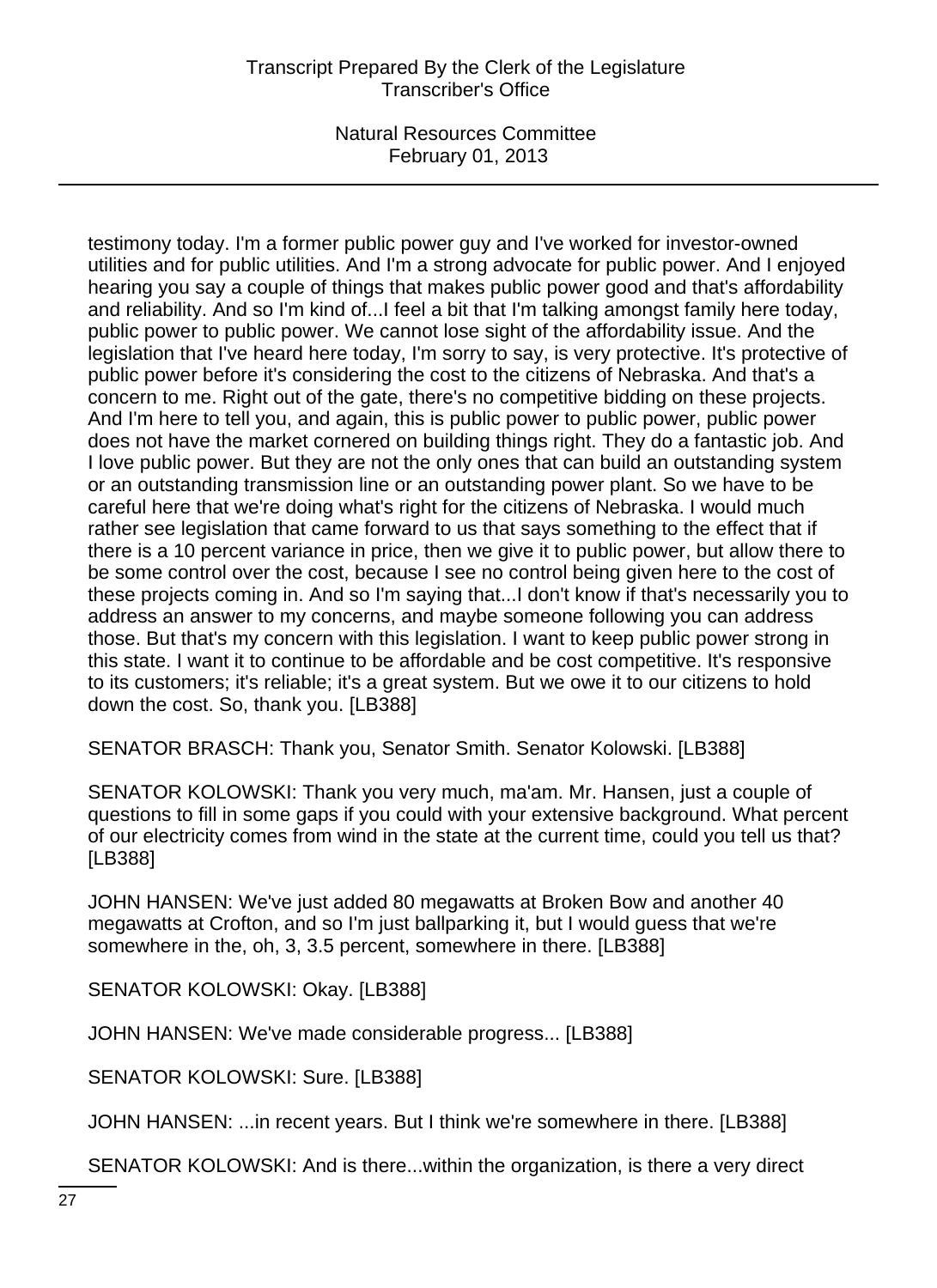strategic plan to try to get to X percent by certain dates? Could you fill us in on some of that? [LB388]

JOHN HANSEN: There is a voluntary goal on the part of OPPD and NPPD to get to 10 percent of their electrical generation from renewable energy sources by the year 2020. [LB388]

SENATOR KOLOWSKI: Okay. And that would mean wind, solar, any variety of whatever we can... [LB388]

JOHN HANSEN: Yeah, hydro, etcetera. [LB388]

SENATOR KOLOWSKI: All right. I'm just leaping off of some reading I did, but the materials by Thomas Friedman on Hot, Flat and Crowded, thinking of his book and talking about smart grids and the need that we have in our country to have interlocking connectivity to move power and efficient, effective and cost-efficient ways, could you fill us in on some of your thinking or any relation...reaction to those kind of discussions that you might have had in your own organizations at this time. [LB388]

JOHN HANSEN: Well, my organization very strongly supports developing a balanced portfolio in Nebraska. And we think that's in our economic interest, it's in our environmental interest, and it's certainly from an agricultural perspective in our landowners' interest to develop a more balanced portfolio and we're, depending on the rankings, we're either third or fourth in the nation in wind resources in our state. And so it behooves our state to try to take advantage of the natural resources that we have as our neighbors have already done in order to try to create a more balanced portfolio. And as we go forward in the future and we look at more and more conflicts with water use, more conflicts with carbon emissions, wind, in particular, solar is coming up fast as things go, having enormous potential because of those issues. And so our state has been working on how to move forward in a cost-effective way. And, you know, we always want to go faster and we want to realize that those benefits and that potential. So regional transmission gets to be an important part of the discussion because you can't, you know, the old saying is, if you love wind, you have to at least like transmission. And within my organization, everybody wants a wind turbine; nobody wants a power pole. (Laughter) This is not hard to figure out. And so we've become very sensitive to how we build transmission. And I would just share this with you that right now we are working with landowners with a private sector building electrical generation in my home area and we're having...we're having many times more phone calls and concerns on the part of landowners in discussions with how things are going forward than we ever get when public power does this. And so when we have a public power line that's being built, we also get phone calls, but I also know who to call. And we got a problem and let's try to find out what the deal is and we're going to get somebody answers and we do and problems are identified and they're resolved. And so the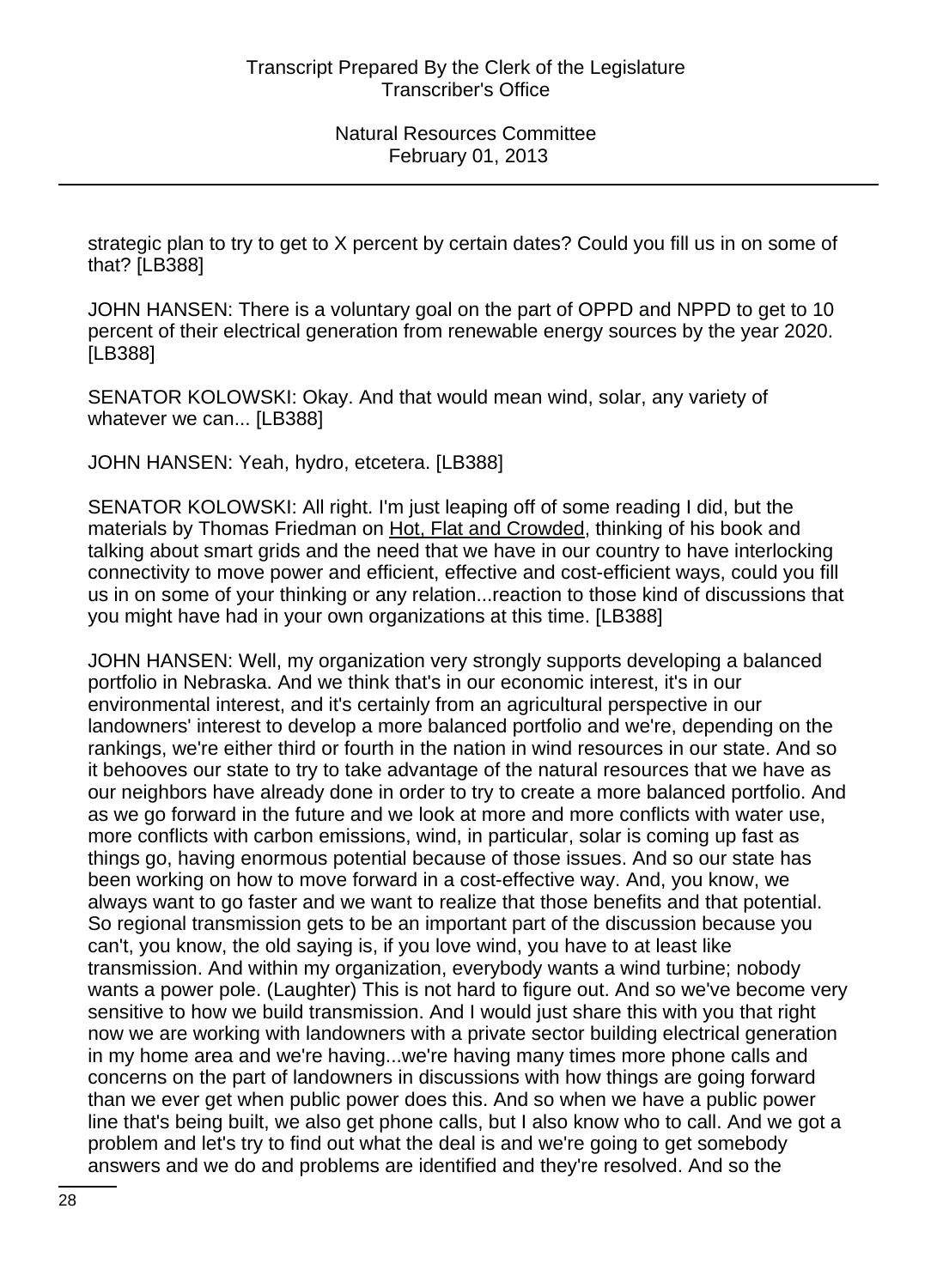goodwill of landowners is an essential part of how we look at it also because we don't want to get to where other states are, which is where we're struggling with not in my backyard issues. Nebraska is still hungry as a state for more renewable energy development, in particular, wind. We're still hungry, especially in Senator Schilz's area. When I travel out to his end of the state, you know, people want to be included in this opportunity. And so I think that the most appropriate way to interface with Southwest Power Pool is to let our public utilities play lead. And I think that if we had a history of problems with public power building transmission, my testimony today would be significantly different. And so in our view based on our experience and our history, we believe they've earned the right to play lead. [LB388]

SENATOR KOLOWSKI: What percent would be nuclear used right now when everything is on line, let's put it that way? [LB388]

JOHN HANSEN: Where is Paul Malone when you need him? And I would just defer those technical...you know, and there's a difference between...I see different data sometimes from LES to NPPD to OPPD and so I seldom see state data and I'm just uncomfortable answering a question that... [LB388]

SENATOR KOLOWSKI: That's fine. [LB388]

JOHN HANSEN: ...might not be accurate. [LB388]

SENATOR KOLOWSKI: Appreciate it, thank you very much. [LB388]

JOHN HANSEN: Thank you, Senator. [LB388]

SENATOR BRASCH: Very good. Thank you, Mr. Hansen, I see no other questions. Thank you for your testimony. [LB388]

JOHN HANSEN: And thank you. [LB388]

SENATOR BRASCH: Any other proponents? [LB388]

KEN WINSTON: Good afternoon, Senator Brasch, members of the Natural Resources Committee. My name is Ken Winston, K-e-n W-i-n-s-t-o-n. I'm appearing on behalf of the Nebraska Sierra Club in support of LB388. This is one of these hearings where I felt more confused as the hearing went on, but hopefully the senators understood it better as the hearing went on. But in any event, the reason that we're supporting...and actually I did...I learned a lot listening to what was said this afternoon, and...but I still do have some questions about exactly how the bill operates and so I guess that's my plea for you to not ask me any technical questions because I wouldn't be able to answer them. (Laughter) But I guess, I would echo what John Hansen said about supporting public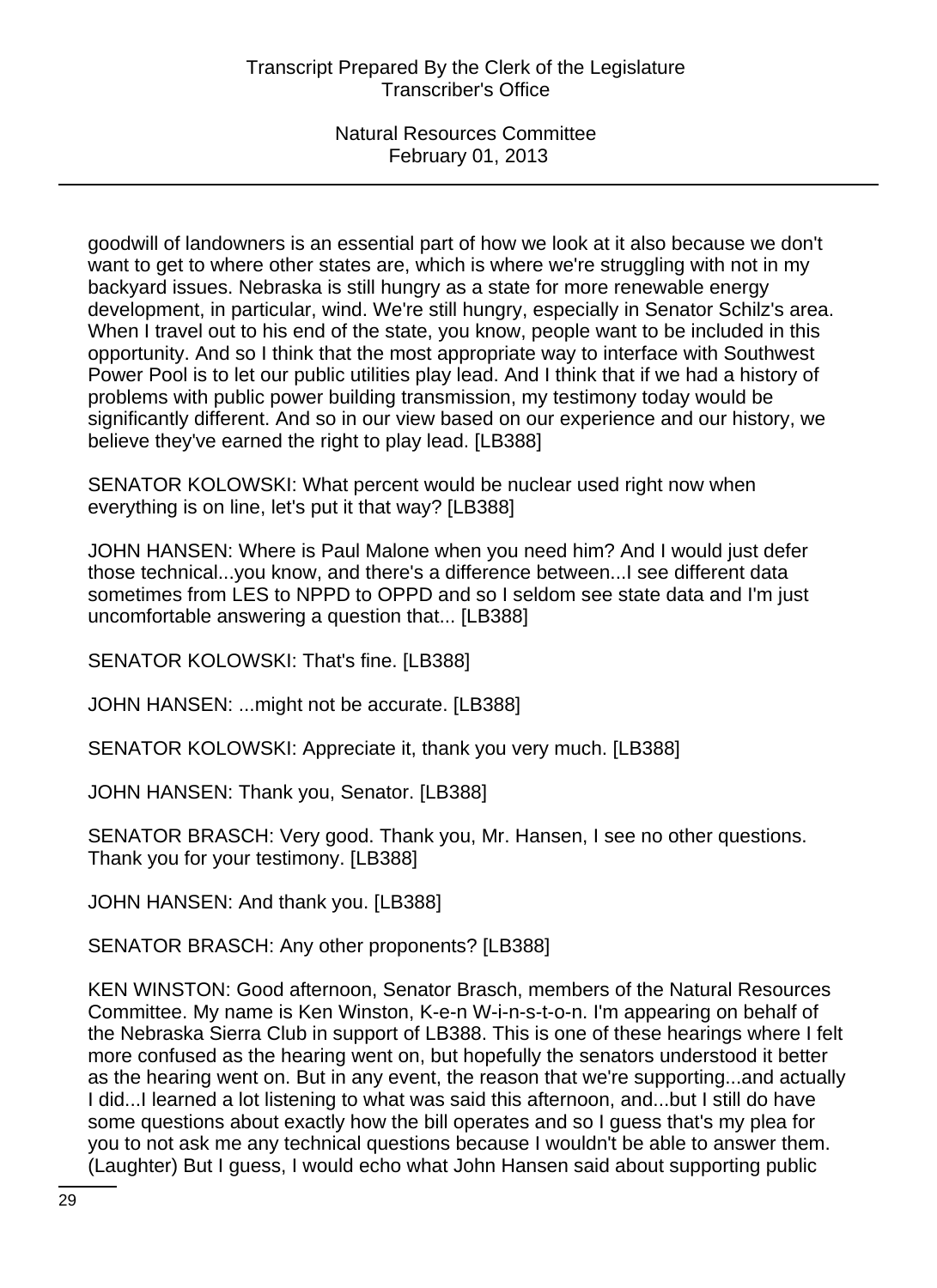power. The Sierra Club does support public power in the state of Nebraska. And we believe that having a right of first refusal appears to be consistent with that philosophy of having an all public power state. But the primary reason that we're supporting this is that we support the development of transmission in order to get Nebraska energy to the market. And it appears that LB388 is intended to clarify the process for developing transmission and that that would be...would help facilitate getting wind or electricity generated through wind to the people who will use it. And we believe that that would be a step in the right direction. Thank you. [LB388]

SENATOR BRASCH: Very good. Thank you, Mr. Winston. Are there any questions? Senator Haar. [LB388]

SENATOR HAAR: Oh, no, I'll just...I'll wait. (Laugh) [LB388]

SENATOR BRASCH: Now you're just waving. [LB388]

SENATOR HAAR: Just trying to make him nervous. [LB388]

KEN WINSTON: He was. Oh, no. (Laughter) [LB388]

SENATOR BRASCH: Any other...anybody else? Thank you so much. Thank you. Are there any other proponents? Are there any opponents today? Is there anyone who would like to testify in the neutral? [LB388]

ANDY POLLOCK: Good afternoon, Senator Brasch, members of the Natural Resources Committee. My name is Andy Pollock, A-n-d-y, Pollock, P-o-l-l-o-c-k. I'm here as a registered lobbyist on behalf of the Nebraska Energy Export Association. For the senators new to this group, welcome. The Export Association is primarily formed for purposes of trying to advance the economic development opportunities of wind and maybe not coming at it from the same perspective as the Sierra Club looking at the environment, but rather the economic and business development opportunities it provides for our state, both rural Nebraska and potentially, if this industry ever takes off, for manufacturing opportunities in all areas of the state. We are very much pro wind. We are very much pro public power. I take no issue with the portions of the bill that are intended to integrate our work and our public power's work with the Southwest Power Pool. And I would just take this opportunity, as I've taken in the past, to commend in particular NPPD for their leadership and really being proactive and forward looking in making sure that the Southwest Power Pool works for the state of Nebraska. Their proactiveness on the r-plan a couple of years ago, or last year was praised by the Southwest Power Pool as being the best proposal that they'd seen, or the best presentation on a proposal that they'd seen. NPPD has really turned the corner in terms of promoting wind development and in Nebraska they see the opportunity for all Nebraskans and we applaud that. My concern about the bill, and I kind of went back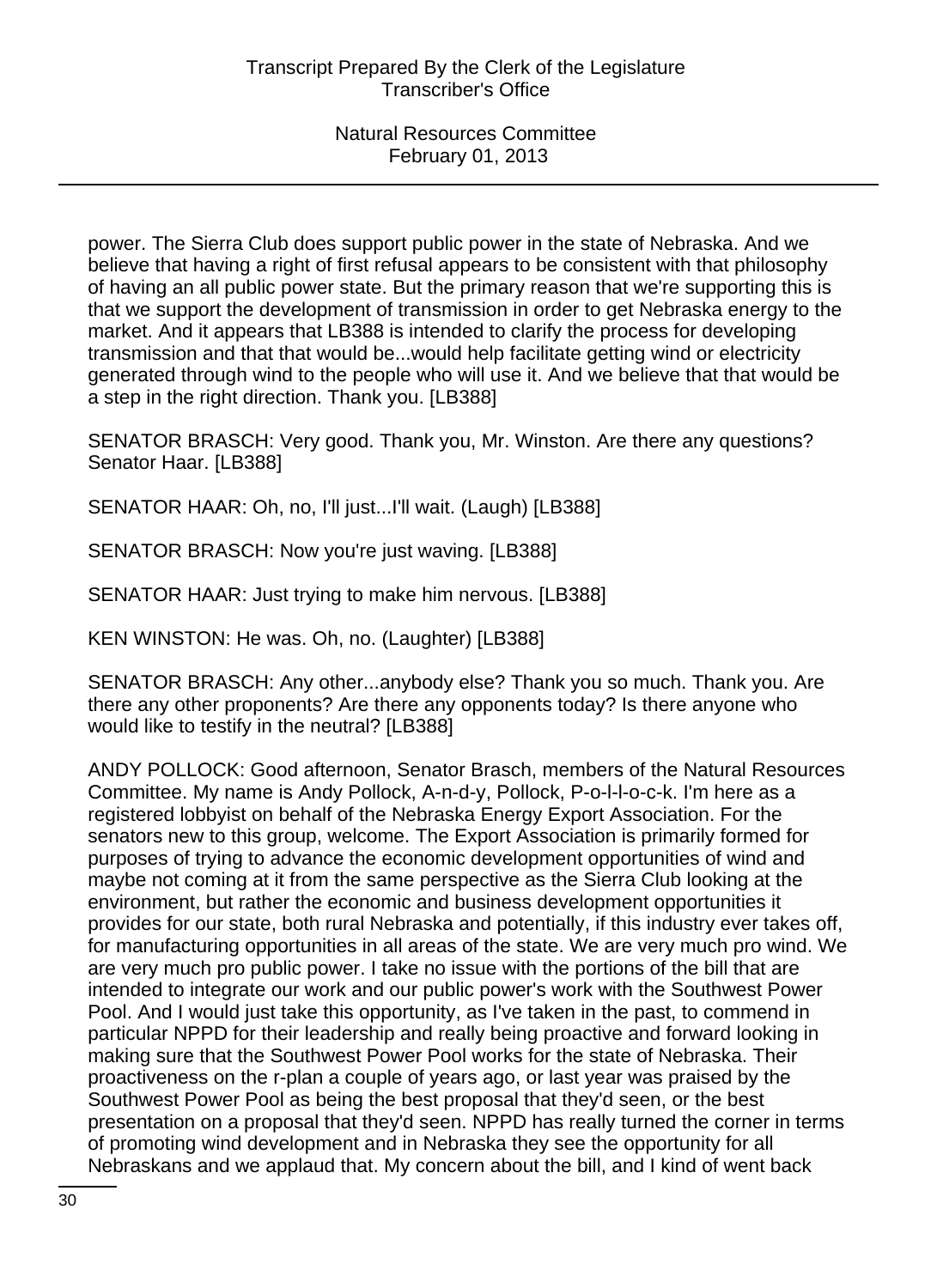and forth between opposing the bill and being neutral on the bill, but I'm here neutral because the bulk of the bill we take no issue with. And, frankly, for probably 95 percent of the state I think this bill is probably a good idea. But we cannot forget a portion of the state that is actually in our good friend Senator Schilz's district. It's the very...not just the Panhandle, but the very western edge of the Panhandle and in many instances, the very edge of western counties in the Panhandle. You're looking at Kimball County, Banner County, maybe most of those counties, Scotts Bluff County, west of Scottsbluff the city, and Sioux County as well. But those, if you look at a footprint of the SPP, and unfortunately when I went into Laurie Lage's office over the lunch hour to steal it, her map of the SPP, she was there working over lunch, so I couldn't steal the map, but if you look at that map, you will see that not all of Nebraska is in the Southwest Power Pool, that there's a segment that I just mentioned that's outside of the Southwest Power Pool. And it just so happens that that segment of Nebraska is one of the windiest parts of the country, not just Nebraska, but the country. In fact, Banner County has been rated like the fifth best site in the U.S. for wind energy. And these people, I've been out there several times, at least once each year, I was just out there this fall, they are dying to see economic development in their country. It's wheat farm area. And they've not done particularly well in the last few years. And the towns are shriveling and the economy is shriveling. And they see this as an enormous opportunity and one that they regret that Nebraska hasn't been more on top of. The concern that we have, just to cut right to the chase, is, as I read it, and I had an excellent conversation with NPPD, they've been very accommodating, but as I read the law as written, and in particular the new definition of electrical supplier which I think is good to clean up, but it also excludes any private legal entities and I think that may create problems when read with other portions of the statute. In particular, Section 14, I'd ask you to take a careful look at. I think the net effect of those sections if you look at them as a whole would absolutely prohibit private entities from building transmission lines in the state anywhere, anytime. I've heard Shelley Sahling-Zart and Paul Malone say that that's not their intent. And I believe that. I believe they mean that. Their intent is not to, basically, put Banner County or Kimball County on more of an island than they already are. And I think that can be solved and I appreciate what they've told me earlier in the day, and OPPD as well, that they're committed to trying to work to a solution, hopefully, that our collaborative efforts could put a committee amendment before you. And I commit to do that too. I would point out that there was a statement, I can't remember who, that there is a transmission line in the state that does not connect with our grid. And I understand that from a conversation with Mr. McClure of NPPD to be true. I think it's in the northeast corner of the state. It's proof that private transmission can be built. It is true, as Shelley said, that a private transmission company does not have the power of eminent domain. And we supported that proposition in LB1048 and I think that's a good thing. But I think if you listened to the hearing in Judiciary on LB152 the other day, it's a bill that Senator Dubas introduced that...it's clear that not very many utilities actually exercise that power of eminent domain to acquire right-of-way. It can be done, it is being done today, and it could be. So let's think hypothetically of a windfarm being built in Banner County. It is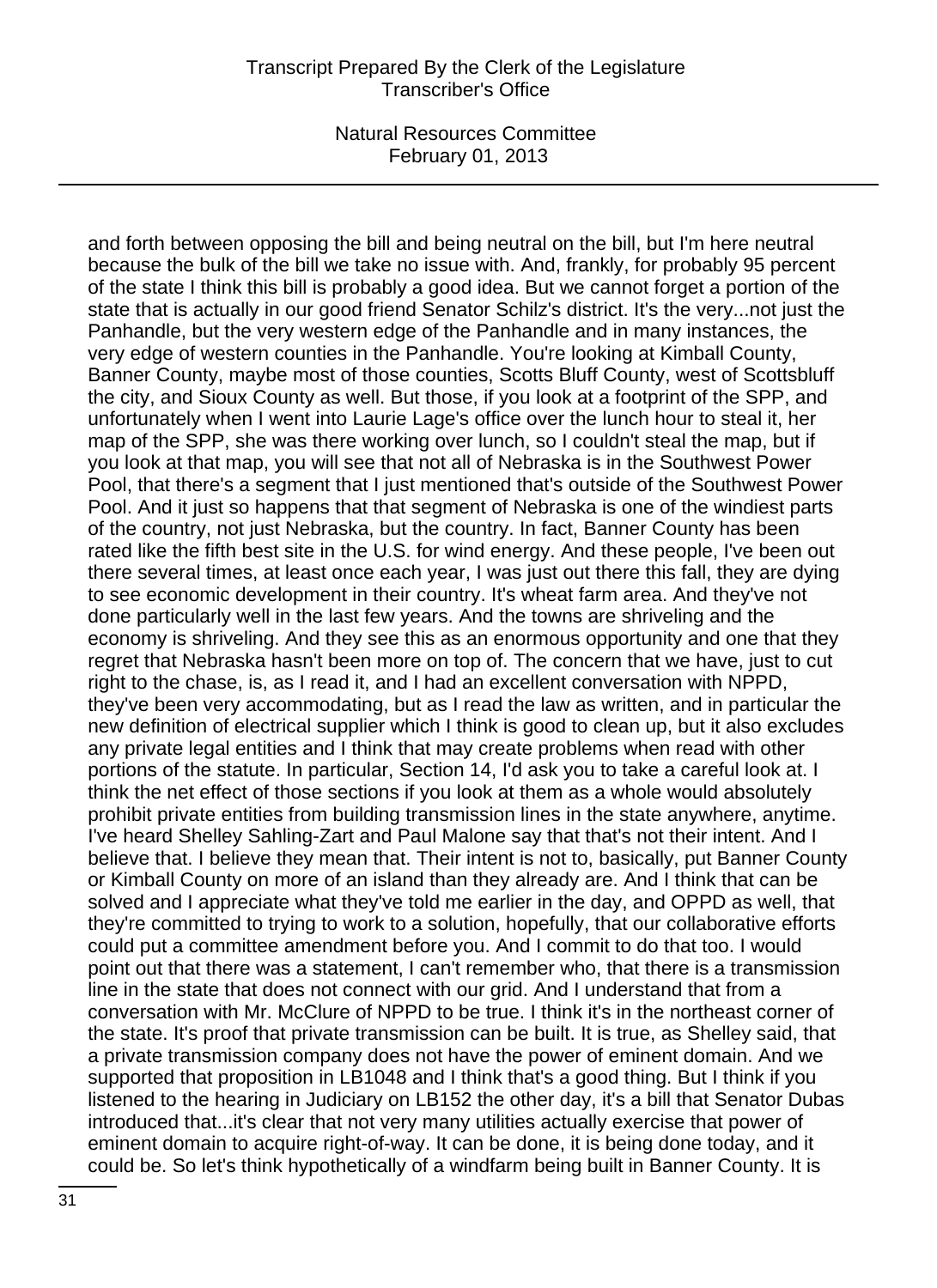outside of the NPPD service territory. It's outside of the Southwest Power Pool footprint. It's within Tri-State's wholesale area. But I can tell you based on what I've heard from the people in Banner County, Tri-State has been very reluctant to talk about building transmission for export. Is that true? You'd have to ask them. But if Tri-State doesn't want to build a line and a private developer wants to build a line and it goes into the western grid and not into Nebraska's system, and I agree, if it goes into Nebraska's system, this is a different story. But if it goes west, does not connect with Nebraska, does not affect Nebraska rates, does not affect Nebraska service reliability, which is paramount, why should that private developer not be able to build that line? More importantly, why should those residents of Banner County not be able to be the beneficiaries of a windfarm, perhaps a very large windfarm, built in their land? And I think that's what my concern boils down to. And I would ask the committee to seriously consider that issue and give us a little bit of time to try to work out a solution to that. Again, I don't want to in any way by my testimony suggest any bad faith on the part of the public power districts. That's not the case here. They're not trying to shut out Banner County. But I think this bill, unfortunately, might have the unintended consequence of just doing that. With that, I would conclude and I'd be more than happy to answer any questions. [LB388]

SENATOR BRASCH: Thank you, Mr. Pollock. Are there...Senator Johnson. [LB388]

SENATOR JOHNSON: Thank you, Senator Brasch. You might be the last one to testify, so I'll have to unload on you. [LB388]

ANDY POLLOCK: Uh-oh. [LB388]

SENATOR JOHNSON: No, again, new on the committee, but I've been involved with a municipality that had their own power and their own transmission, everything. I know what is involved in order...when we annex somebody in in order to buy that line and that power. Why is not western...those western counties not part of it or why...is it a cost factor or is it their desire to stay out of it? Because it sounds like you maybe talked about that there could be at a disadvantage because of this. [LB388]

ANDY POLLOCK: To start with your last comment, I think it certainly is a disadvantage that they're not part of the Southwest Power Pool. Mr. Malone, I think he's been deferred a lot of questions here today, could probably answer that question better than I. I would suspect, and this is just conjecture on my part, that the Southwest Power Pool footprint covers the service territory of its three Nebraska members, LES, OPPD, NPPD. And NPPD's service territory stops at that line that I described in those four counties on the western edge of the Panhandle. And I would suspect that has something to do with it, but I'm not certain of that fact. [LB388]

SENATOR JOHNSON: Okay. I can get an answer from him later, why did it stop there?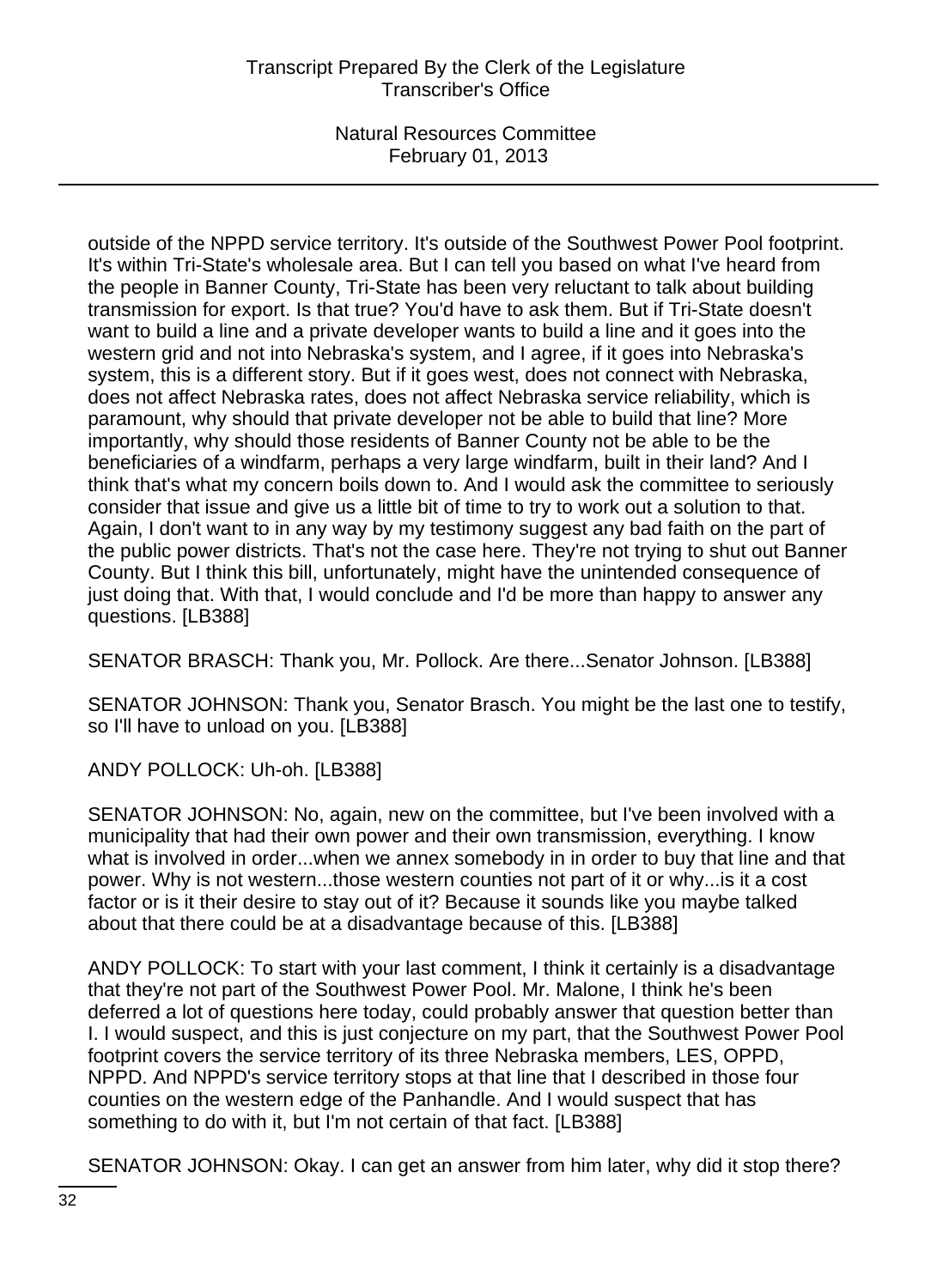And that's a naiveness on my part. [LB388]

ANDY POLLOCK: And I...I don't have an answer for that. [LB388]

SENATOR JOHNSON: Okay. I'm fine. [LB388]

ANDY POLLOCK: It might have to do with back in time divvying up areas and Tri-State said this is our corner of the world and you stay out of it. I don't know, honestly, Senator. [LB388]

SENATOR JOHNSON: Okay. Thank you. [LB388]

ANDY POLLOCK: You bet. [LB388]

SENATOR BRASCH: Senator Haar. [LB388]

SENATOR HAAR: Thank you. So you will follow through and get us some amendments perhaps that have been negotiated before we get this out of committee and send it to the floor? [LB388]

ANDY POLLOCK: Insofar as it affects the concern that I've raised. [LB388]

SENATOR HAAR: Right. [LB388]

ANDY POLLOCK: I really don't want to get in the middle of something that's not an issue. I think...I feel pretty comfortable with what public power has done with transmission throughout the state. It's that small exception. And, yes, I'd commit to working with the utilities that have brought this bill to you through the committee and trying to figure out some language on that. [LB388]

SENATOR HAAR: Yeah, and I don't know right...have no problem with the first right to construct. It's just that we have to be able to use it...use our wind energy all over this state. So, thank you very much. [LB388]

ANDY POLLOCK: Thank you. [LB388]

SENATOR BRASCH: Senator Kolowski. [LB388]

SENATOR KOLOWSKI: Thank you. Andy, just to thank you for your zealousness for wind. And I know going in any direction from the Omaha area as I do, 29 North, 80 west or east, south or whatever we're doing, all I see is windfarms. I mean there's so much construction of windfarms in different places. If we have that potential of the fifth best in the country, we're missing an opportunity that is right in our own laps. And that's a...that